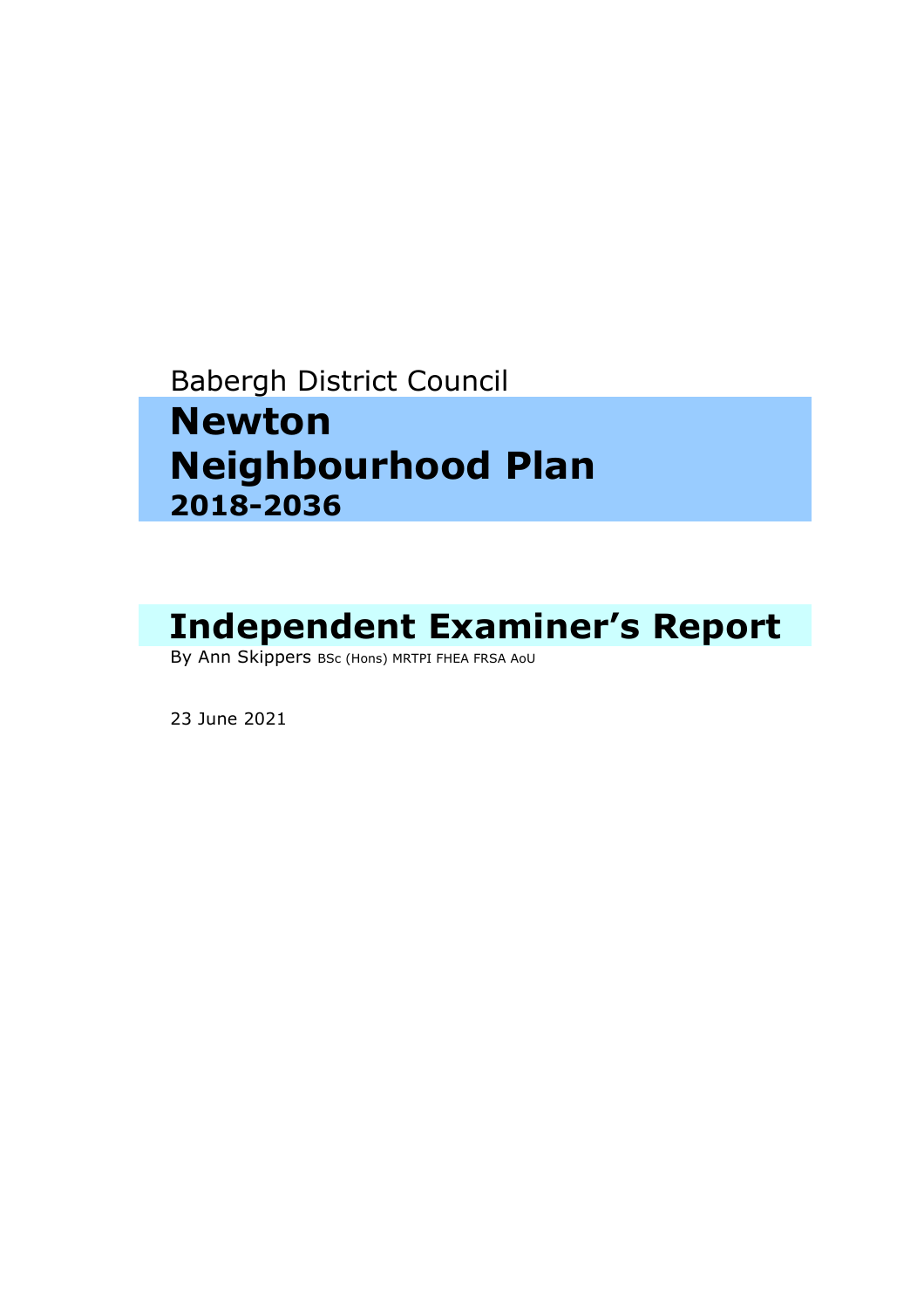| <b>Contents</b> |
|-----------------|
|-----------------|

|     | <b>Summary</b>                                                              | 3  |
|-----|-----------------------------------------------------------------------------|----|
| 1.0 | Introduction                                                                | 4  |
| 2.0 | The role of the independent examiner                                        | 4  |
| 3.0 | The examination process                                                     | 6  |
| 4.0 | Neighbourhood plan preparation                                              | 7  |
| 5.0 | Compliance with matters other than the basic conditions                     | 8  |
| 6.0 | The basic conditions                                                        | 9  |
|     | National policy and advice                                                  | 9  |
|     | Sustainable development                                                     | 10 |
|     | The development plan                                                        | 11 |
|     | Retained European Union (EU) obligations                                    | 11 |
|     | European Convention on Human Rights (ECHR)                                  | 14 |
| 7.0 | Detailed comments on the Plan and its policies                              | 14 |
|     | Introduction<br>1.                                                          | 14 |
|     | How the Plan was Prepared<br>2.                                             | 14 |
|     | 3.<br>Newton in Historical Context                                          | 14 |
|     | <b>Planning Policy Context</b><br>4.                                        | 15 |
|     | 5. Vision, Themes and Objectives                                            | 15 |
|     | Theme 1 Development and Character (Policies NEWT 1, NEWT 2 and<br>6.        |    |
|     | NEWT 3)                                                                     | 15 |
|     | Theme 2 Natural Environment and Sustainability (Policies NEWT 4, NEWT<br>7. |    |
|     | 5, NEWT 6 and NEWT 7)                                                       | 19 |
|     | Theme 3 Safer Environment, Community Assets and Amenities (Policies<br>8.   |    |
|     | NEWT 8 and NEWT 9)                                                          | 24 |
|     | <b>Policies Maps</b>                                                        | 25 |
|     | <b>Non-policy Actions</b><br>9.                                             | 25 |
|     | Acknowledgments                                                             | 25 |
|     | 10. Planning Strategy (Policy LWD 1)                                        |    |
| 8.0 | <b>Conclusions and recommendations</b>                                      | 26 |
|     | Appendix 1 List of key documents                                            | 27 |
|     | Appendix 2 Query from the examiner                                          | 28 |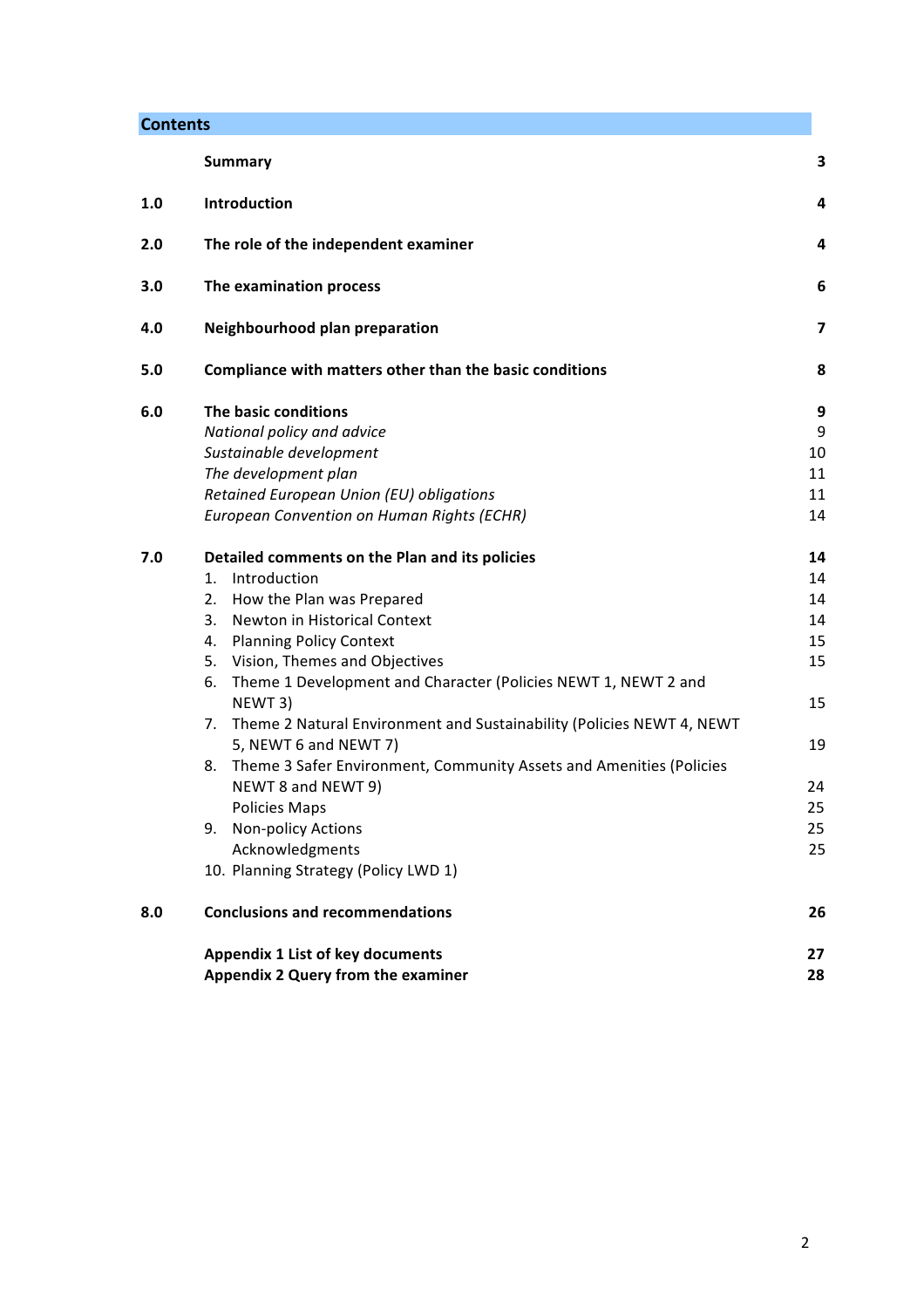#### **Summary**

I have been appointed as the independent examiner of the Newton Neighbourhood Development Plan.

The village of Newton lies about four miles east of the market town of Sudbury. The A134 bisects the village. Unusually the village green has been converted into a golf course. It is flanked by numerous buildings of historic interest. The village has a rich history. It has around 495 residents according to the Census 2011.

The Plan and it supporting documents are presented well. There is a helpful Basic Conditions Statement. The Plan contains nine policies covering a range of topics including housing, Local Green Spaces and facilities and services. The policies do not repeat District level policy, but seek to add local detail or address matters of importance to the local community.

It has been necessary to recommend some modifications. In the main these are intended to ensure the Plan is clear and precise and provides a practical framework for decision-making as required by national policy and guidance. These do not significantly or substantially alter the overall nature of the Plan.

Subject to those modifications, I have concluded that the Plan does meet the basic conditions and all the other requirements I am obliged to examine. I am therefore pleased to recommend to Babergh District Council that the Newton Neighbourhood Development Plan can go forward to a referendum.

In considering whether the referendum area should be extended beyond the Neighbourhood Plan area I see no reason to alter or extend this area for the purpose of holding a referendum.

Ann Skippers MRTPI Ann Skippers Planning 23 June 2021

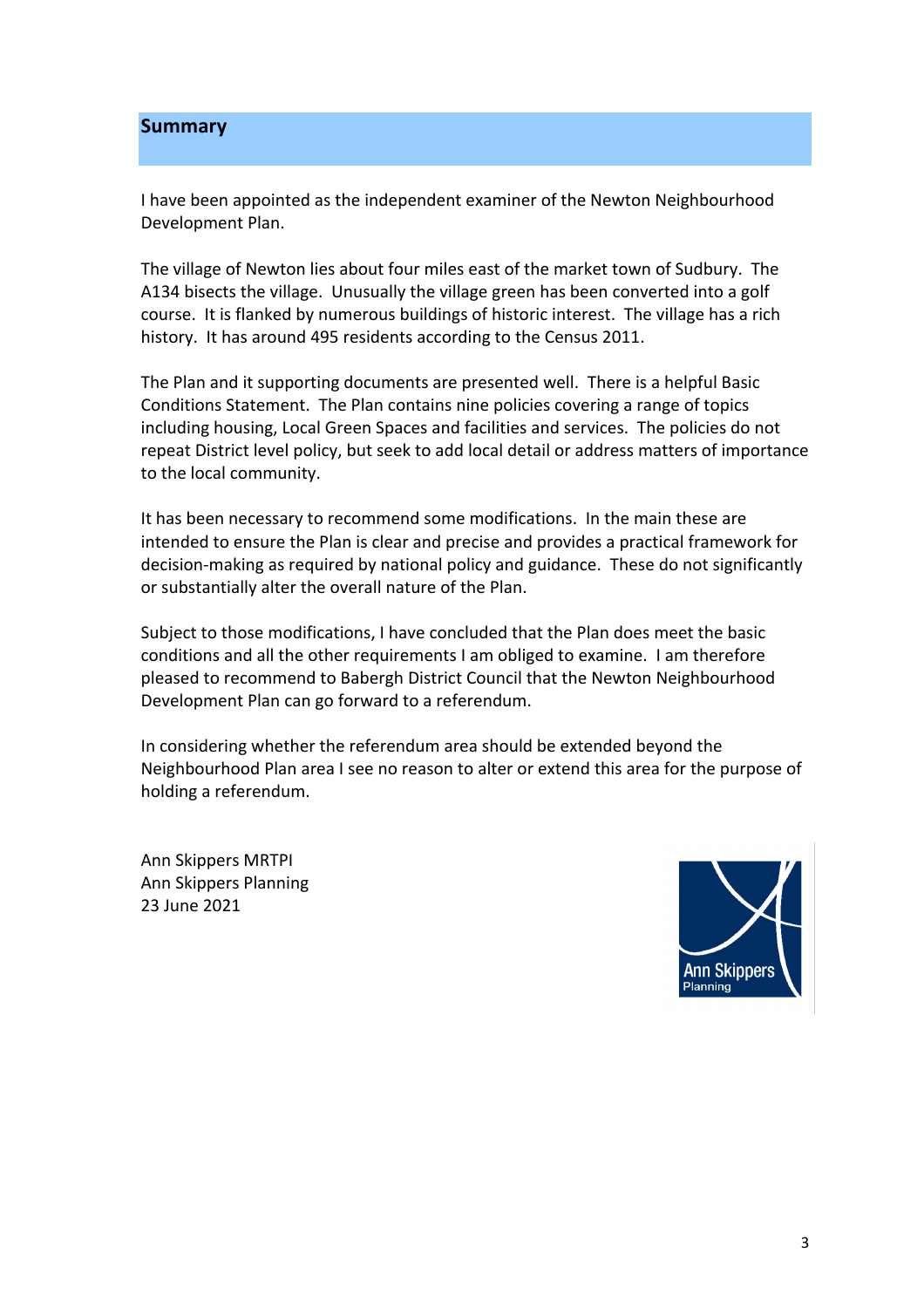# **1.0 Introduction**

This is the report of the independent examiner into the Newton Neighbourhood Development Plan (the Plan).

The Localism Act 2011 provides a welcome opportunity for communities to shape the future of the places where they live and work and to deliver the sustainable development they need. One way of achieving this is through the production of a neighbourhood plan. 

I have been appointed by Babergh District Council (BDC) with the agreement of the Parish Council, to undertake this independent examination.

I am independent of the qualifying body and the local authority. I have no interest in any land that may be affected by the Plan. I am a chartered town planner with over thirty years experience in planning and have worked in the public, private and academic sectors and am an experienced examiner of neighbourhood plans. I therefore have the appropriate qualifications and professional experience to carry out this independent examination. 

# **2.0** The role of the independent examiner

The examiner must assess whether a neighbourhood plan meets the basic conditions and other matters set out in paragraph 8 of Schedule 4B of the Town and Country Planning Act 1990 (as amended).

The basic conditions<sup>1</sup> are:

- **E** Having regard to national policies and advice contained in guidance issued by the Secretary of State, it is appropriate to make the neighbourhood plan
- The making of the neighbourhood plan contributes to the achievement of sustainable development
- **E** The making of the neighbourhood plan is in general conformity with the strategic policies contained in the development plan for the area
- The making of the neighbourhood plan does not breach, and is otherwise compatible with, retained European Union (EU) obligations<sup>2</sup>
- Prescribed conditions are met in relation to the neighbourhood plan and prescribed matters have been complied with in connection with the proposal for the neighbourhood plan.

 $<sup>1</sup>$  Set out in paragraph 8 (2) of Schedule 4B of the Town and Country Planning Act 1990 (as amended)</sup>

 $2$  Substituted by the Environmental Assessments and Miscellaneous Planning (Amendment) (EU Exit) Regulations 2018/1232 which came into force on 31 December 2020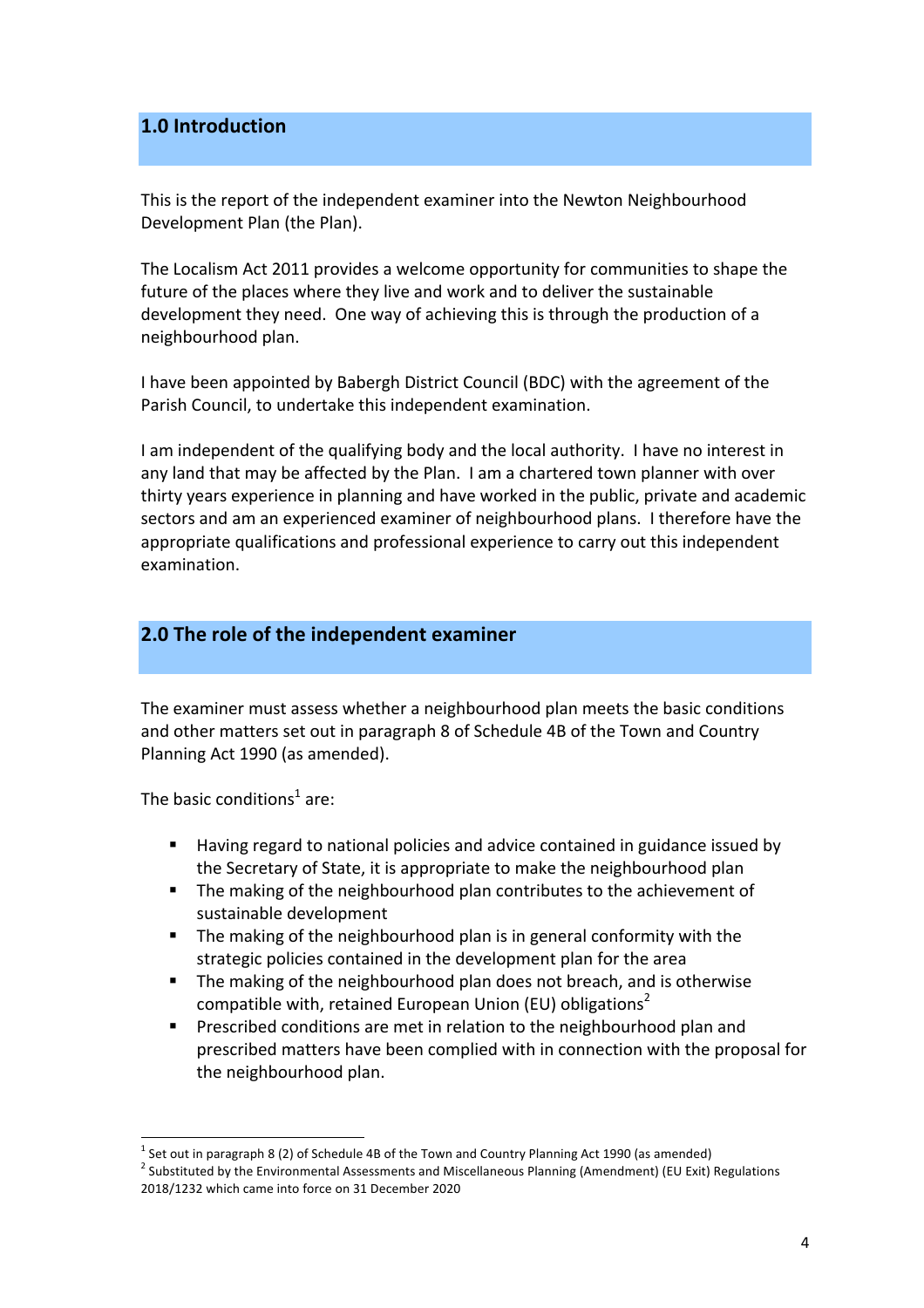Regulations 32 and 33 of the Neighbourhood Planning (General) Regulations 2012 (as amended) set out two additional basic conditions to those set out in primary legislation and referred to in the paragraph above. Only one is applicable to neighbourhood plans and was brought into effect on 28 December 2018.<sup>3</sup> It states that:

The making of the neighbourhood development plan does not breach the requirements of Chapter 8 of Part 6 of the Conservation of Habitats and Species Regulations 2017.

The examiner is also required to check<sup>4</sup> whether the neighbourhood plan:

- Has been prepared and submitted for examination by a qualifying body
- Has been prepared for an area that has been properly designated for such plan preparation
- E Meets the requirements to i) specify the period to which it has effect; ii) not include provision about excluded development; and iii) not relate to more than one neighbourhood area and that
- Its policies relate to the development and use of land for a designated neighbourhood area.

I must also consider whether the draft neighbourhood plan is compatible with Convention rights.<sup>5</sup>

The examiner must then make one of the following recommendations:

- **•** The neighbourhood plan can proceed to a referendum on the basis it meets all the necessary legal requirements
- **•** The neighbourhood plan can proceed to a referendum subject to modifications or
- The neighbourhood plan should not proceed to a referendum on the basis it does not meet the necessary legal requirements.

If the plan can proceed to a referendum with or without modifications, the examiner must also consider whether the referendum area should be extended beyond the neighbourhood plan area to which it relates.

If the plan goes forward to referendum and more than 50% of those voting vote in favour of the plan then it is made by the relevant local authority, in this case BDC. The plan then becomes part of the 'development plan' for the area and a statutory consideration in guiding future development and in the determination of planning applications within the plan area.

<sup>&</sup>lt;sup>3</sup> Conservation of Habitats and Species and Planning (Various Amendments) (England and Wales) Regulations 2018<br><sup>4</sup> Set out in sections 38A and 38B of the Planning and Compulsory Purchase Act 2004 as amended by the Locali Rights Act 1998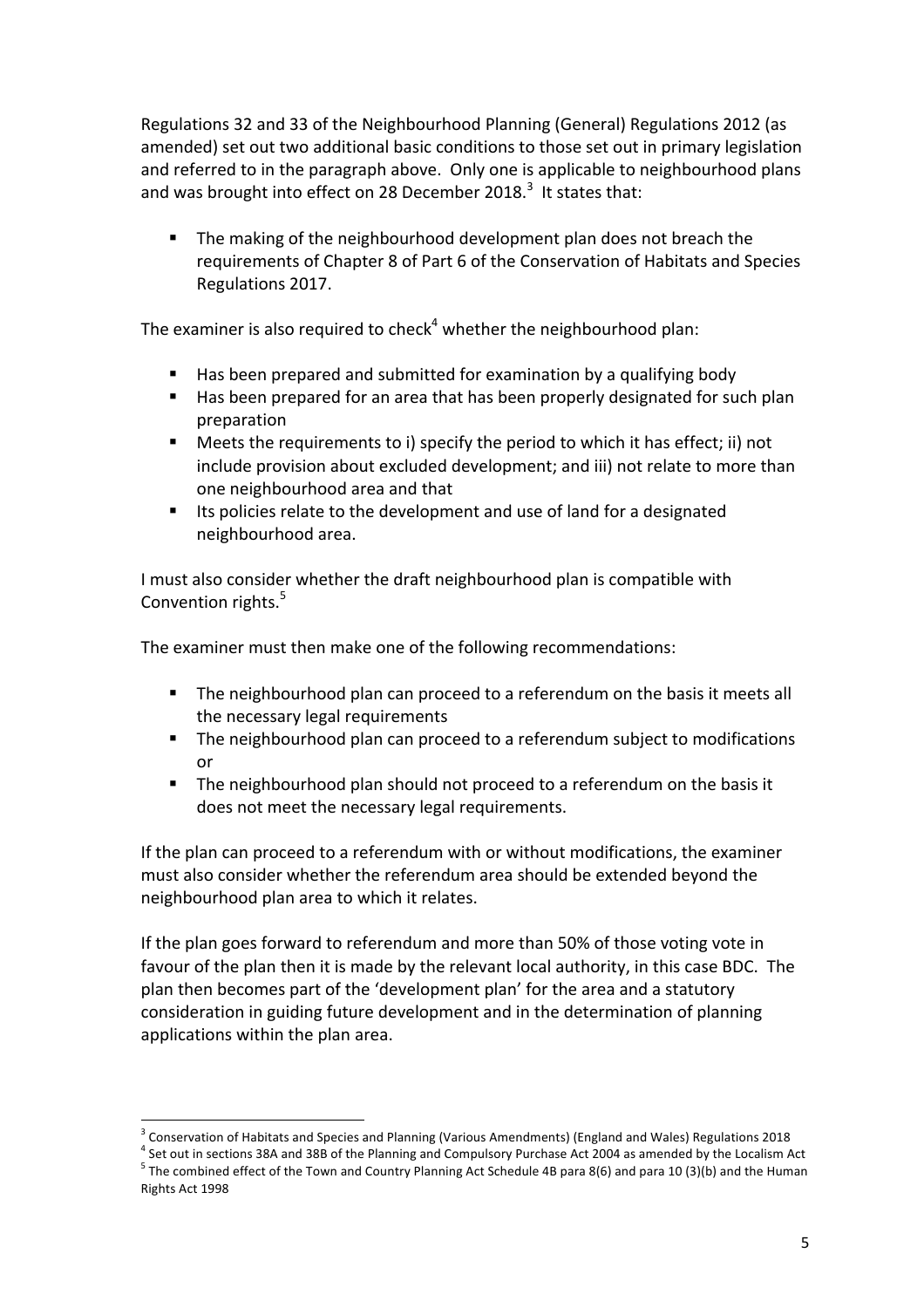### **3.0 The examination process**

I have set out my remit in the previous section. It is useful to bear in mind that the examiner's role is limited to testing whether or not the submitted neighbourhood plan meets the basic conditions and other matters set out in paragraph 8 of Schedule 4B to the Town and Country Planning Act 1990 (as amended).<sup>6</sup>

Planning Practice Guidance (PPG) confirms that the examiner is not testing the soundness of a neighbourhood plan or examining other material considerations.<sup>7</sup> Some representations suggest additions or amendments to policies. Where I find that policies do meet the basic conditions, it is not necessary for me to consider if further amendments or additions are required.

PPG $^8$  explains that it is expected that the examination will not include a public hearing. Rather the examiner should reach a view by considering written representations. Where an examiner considers it necessary to ensure adequate examination of an issue or to ensure a person has a fair chance to put a case, then a hearing must be held. $^9$  I raised a query regarding the settlement boundary detailed in Appendix 2 and the answer received (all publicly available) has enabled me to examine the Plan without the need to hold a hearing.

In 2018, the Neighbourhood Planning Independent Examiner Referral Service (NPIERS) published guidance to service users and examiners. Amongst other matters, the guidance indicates that the qualifying body will normally be given an opportunity to comment upon any representations made by other parties at the Regulation 16 consultation stage should they wish to do so. There is no obligation for a qualifying body to make any comments; it is only if they wish to do so. The Parish Council made comments and I have taken these into account.

I am very grateful to everyone for ensuring that the examination has run so smoothly and in particular Paul Bryant at BDC.

I made an unaccompanied site visit to familiarise myself with the Plan area on 1 June 2021. 

Where modifications are recommended they appear in **bold text**. Where I have suggested specific changes to the wording of the policies or new wording these appear in *bold italics*. 

As a result of some modifications consequential amendments may be required. These can include changing section headings, amending the contents page, renumbering

 $^6$  PPG para 055 ref id 41-055-20180222<br><sup>7</sup> Ibid

 $^8$  Ibid para 056 ref id 41-056-20180222<br> $^9$  Ibid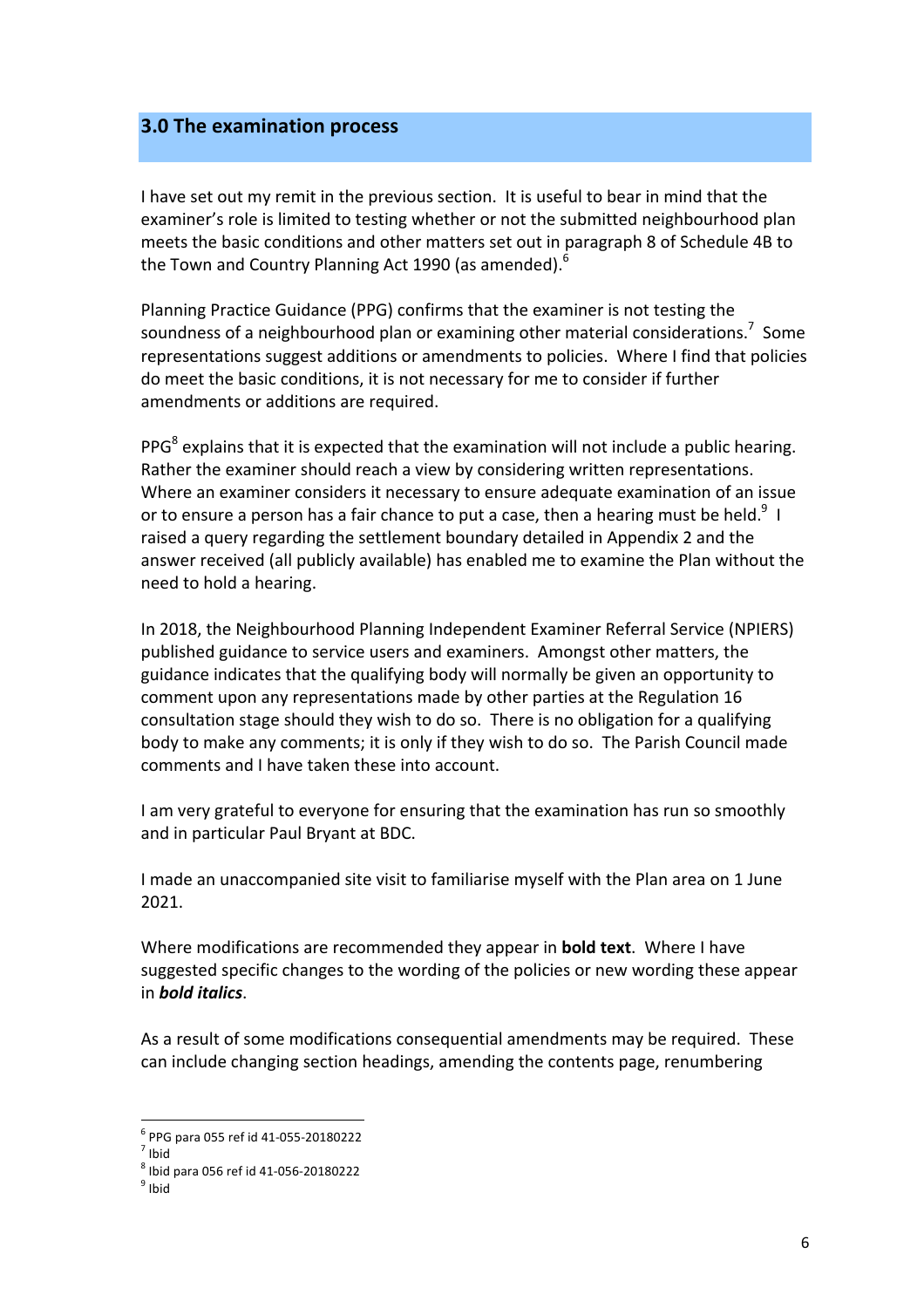paragraphs or pages, ensuring that supporting appendices and other documents align with the final version of the Plan and so on.

I regard these as primarily matters of final presentation and do not specifically refer to such modifications, but have an expectation that a common sense approach will be taken and any such necessary editing will be carried out and the Plan's presentation made consistent.

# **4.0 Neighbourhood plan preparation**

A Consultation Statement has been submitted. It meets the requirements of Regulation 15(2) of the Neighbourhood Planning (General) Regulations 2012. It includes a very helpful timeline showing the range of activity carried out over a number of years.<sup>10</sup>

Work on the Plan started in 2017, but was preceded by two surveys with the local community to gauge reaction about housing and amenities. The Plan preparation stage was launched in early 2018 with an event which was well attended. A Steering Group was set up made up from Parish Councillors and villagers. The Steering Group met every month with one exception over many months and continued this pattern through the pandemic by changing to online meetings showing a high degree of commitment.

In September 2018, a Housing and Historic Environment Survey was sent to all households and confirmed the results of the surveys carried out earlier. A Character Assessment was commissioned. Other surveys on the Natural and Sustainable Environment, Amenities, Leisure and Recreation and Local Business were carried out in early 2019. The Amenities, Leisure and Recreation Survey included two surveys aimed at 11-18 year olds and younger children. Working with other Parishes and organisations such as the Suffolk Wildlife Trust and the Golf Club, the Plan was developed.

Regular updates were given through the monthly Village Newsletter and a monthly supplement which focused on the Plan. Updates were also placed on the Newton website alongside minutes of meetings. Posters were displayed around the village and presentations made to village groups. Social media was used.

Pre-submission (Regulation 14) consultation took place between 17 August  $-12$ October 2020, with a little longer than the statutory period to help ensure everyone had a chance to comment if they wished to do so reflecting the Summer holiday period and the impact of the pandemic. The consultation stage was publicised through notice boards, the website, the Newsletter and a banner on the Village Green. Paper copies were available on request as well as online. Two zoom meetings were organised so that residents had the opportunity to discuss the consultations with the meetings being widely publicised.

 $10$  Consultation Statement page 10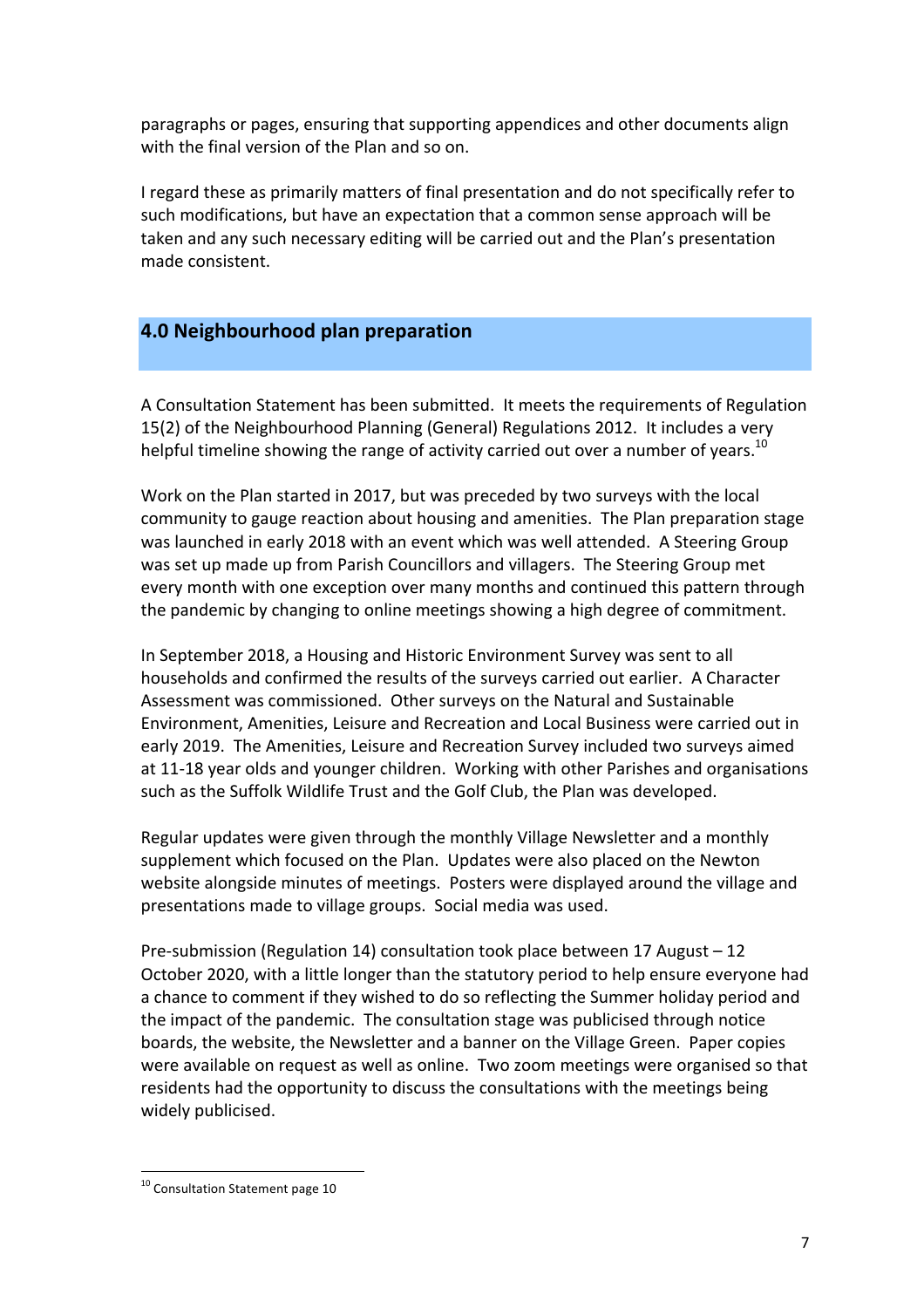Statutory consultees and landowners and businesses in the area were consulted.

I consider that the consultation and engagement carried out is satisfactory. Submission (Regulation 16) consultation was carried out between 1 March  $-$  23 April 2021.

The Regulation 16 stage resulted in 10 representations. Whilst I make reference to some responses and not others, I have considered all of the representations and taken them into account in preparing my report.

# **5.0 Compliance with matters other than the basic conditions**

I now check the various matters set out in section 2.0 of this report.

### **Qualifying body**

Newton Parish Council is the qualifying body able to lead preparation of a neighbourhood plan. This requirement is satisfactorily met.

#### **Plan area**

The Plan area is coterminous with the administrative boundary for the Parish. BDC approved the designation of the area on 23 March 2018. The Plan relates to this area and does not relate to more than one neighbourhood area and therefore complies with these requirements. The Plan area is shown on page 11 of the Plan.

#### **Plan period**

The Plan period is  $2018 - 2036$ . This is clearly stated in the Plan itself. This requirement is therefore satisfactorily met.

#### **Excluded development**

The Plan does not include policies that relate to any of the categories of excluded development and therefore meets this requirement. This is also helpfully confirmed in the Basic Conditions Statement.

#### **Development and use of land**

Policies in neighbourhood plans must relate to the development and use of land. Sometimes neighbourhood plans contain aspirational policies or projects that signal the community's priorities for the future of their local area, but are not related to the development and use of land. If I consider a policy or proposal to fall within this category, I will recommend it be clearly differentiated. This is because wider community aspirations than those relating to development and use of land can be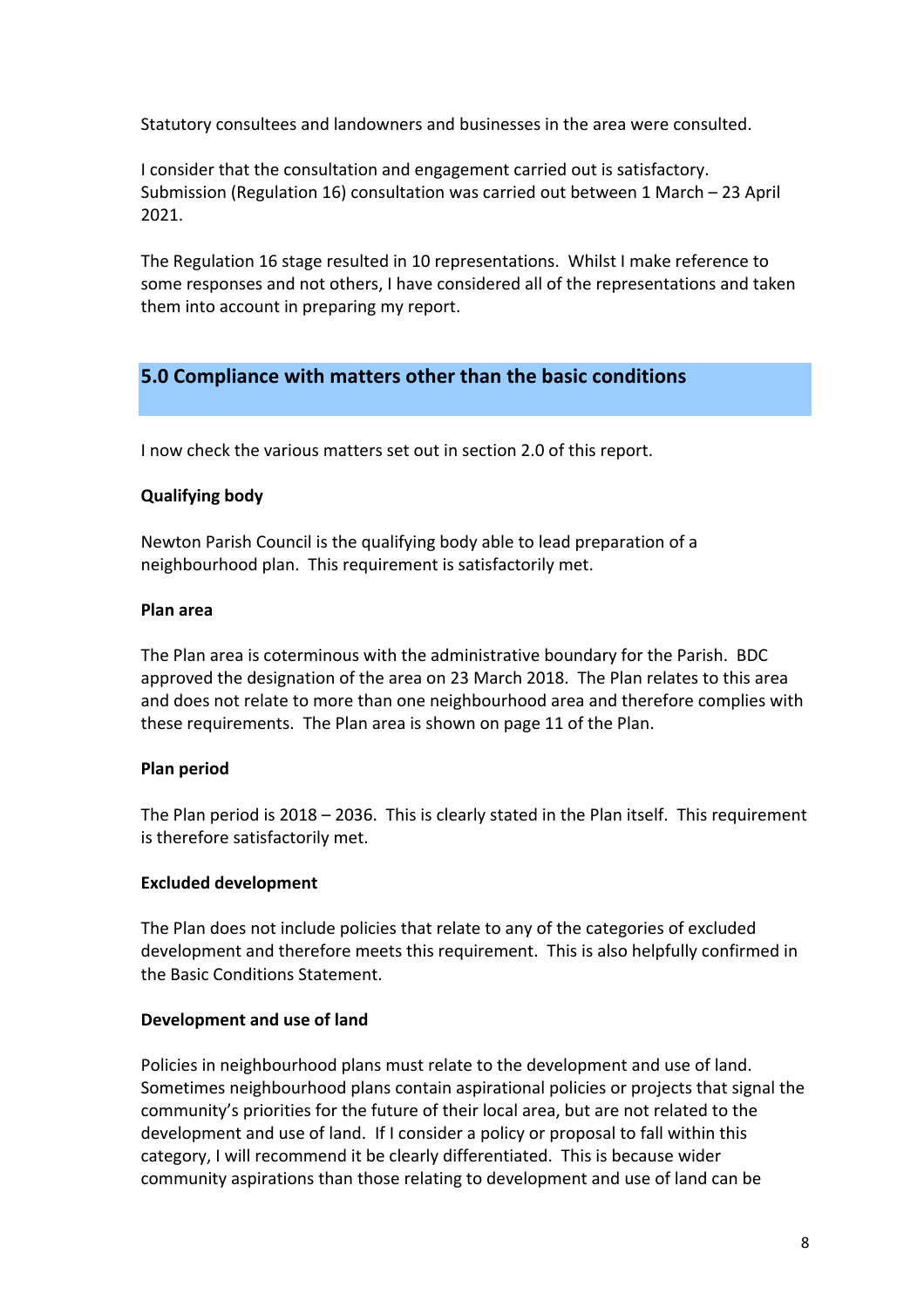included in a neighbourhood plan, but actions dealing with non-land use matters should be clearly identifiable. $^{11}$ 

In this instance, a number of community actions were identified during the process. These are clearly separated and contained in section 9 of the Plan and explanation about these non-policy actions is given in the Plan.<sup>12</sup> This is an exemplary approach.

# **6.0 The basic conditions**

#### **Regard to national policy and advice**

The Government published a National Planning Policy Framework (NPPF) in 2012. A revised NPPF was first published on 24 July 2018. This revised NPPF was further updated on 19 February 2019. When published, it replaced both the 2012 and 2018 documents.

The NPPF is the main document that sets out national planning policy. In particular it explains that the application of the presumption in favour of sustainable development will mean that neighbourhood plans should support the delivery of strategic policies and should shape and direct development outside of these strategic policies.<sup>13</sup>

Non-strategic policies are more detailed for specific areas, neighbourhoods or types of development.<sup>14</sup> They can include allocating sites, the provision of infrastructure and community facilities at a local level, establishing design principles, conserving and enhancing the natural and historic environment as well as set out other development management policies.<sup>15</sup>

The NPPF also makes it clear that neighbourhood plans should not promote less development than that set out in strategic policies or undermine those strategic policies. $^{16}$ 

The NPPF states that all policies should be underpinned by relevant and up to date evidence; evidence should be adequate and proportionate, focused tightly on supporting and justifying policies and take into account relevant market signals.<sup>17</sup>

Policies should be clearly written and unambiguous so that it is evident how a decision maker should react to development proposals. They should serve a clear purpose and

<sup>&</sup>lt;sup>11</sup> PPG para 004 ref id 41-004-20190509<br>
<sup>12</sup> The Plan pages 6 and 44<br>
<sup>13</sup> NPPF para 13<br>
<sup>14</sup> Ibid para 28<br>
<sup>15</sup> Ibid<br>
<sup>16</sup> Ibid para 29<br>
<sup>17</sup> Ibid para 31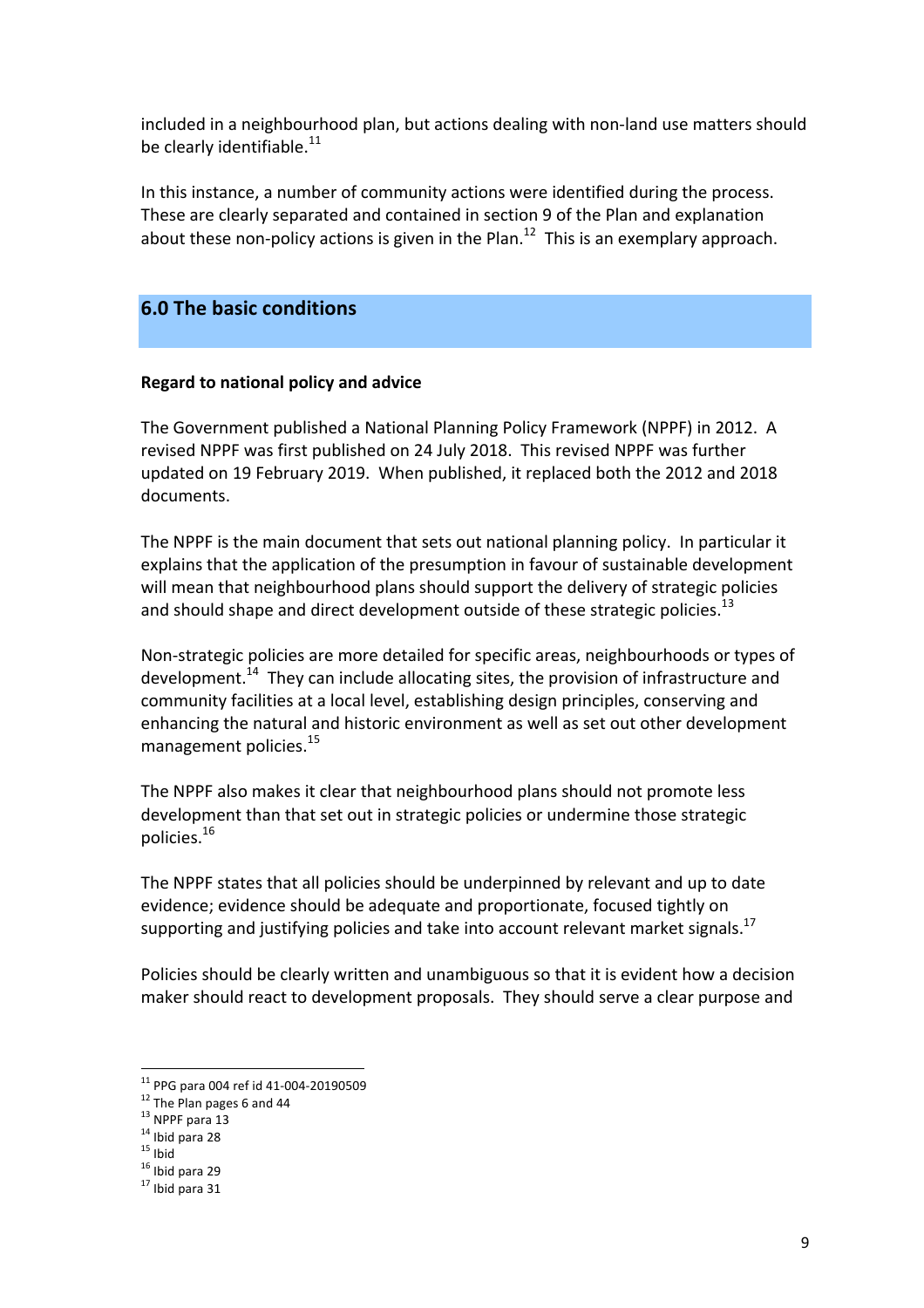avoid unnecessary duplication of policies that apply to a particular area including those in the NPPF. $^{18}$ 

On 6 March 2014, the Government published a suite of planning guidance referred to as Planning Practice Guidance (PPG). This is an online resource available at www.gov.uk/government/collections/planning-practice-guidance which is regularly updated. The planning guidance contains a wealth of information relating to neighbourhood planning. I have also had regard to PPG in preparing this report.

PPG indicates that a policy should be clear and unambiguous<sup>19</sup> to enable a decision maker to apply it consistently and with confidence when determining planning applications. The guidance advises that policies should be concise, precise and supported by appropriate evidence, reflecting and responding to both the planning context and the characteristics of the area.<sup>20</sup>

PPG states there is no 'tick box' list of evidence required, but proportionate, robust evidence should support the choices made and the approach taken.<sup>21</sup> It continues that the evidence should be drawn upon to explain succinctly the intention and rationale of the policies. $22$ 

Whilst this has formed part of my own assessment, the Basic Conditions Statement sets out how the Plan has responded to national policy and guidance.<sup>23</sup>

#### Contribute to the achievement of sustainable development

A qualifying body must demonstrate how the making of a neighbourhood plan would contribute to the achievement of sustainable development.

The NPPF confirms that the purpose of the planning system is to contribute to the achievement of sustainable development.<sup>24</sup> This means that the planning system has three overarching and interdependent objectives which should be pursued in mutually supportive ways so that opportunities can be taken to secure net gains across each of the different objectives.<sup>25</sup> The objectives are economic, social and environmental.<sup>26</sup>

The NPPF confirms that planning policies should play an active role in guiding development towards sustainable solutions, but should take local circumstances into account to reflect the character, needs and opportunities of each area.<sup>27</sup>

<sup>&</sup>lt;sup>18</sup> NPPF para 16<br><sup>19</sup> PPG para 041 ref id 41-041-20140306<br><sup>20</sup> Ibid<br><sup>21</sup> Ibid para 040 ref id 41-040-20160211<br><sup>22</sup> Ibid<br><sup>23</sup> Basic Conditions Statement pages 6 and 7<br><sup>24</sup> NPPF para 7<br><sup>25</sup> Ibid para 8<br><sup>26</sup> Ibid<br><sup>27</sup> Ibid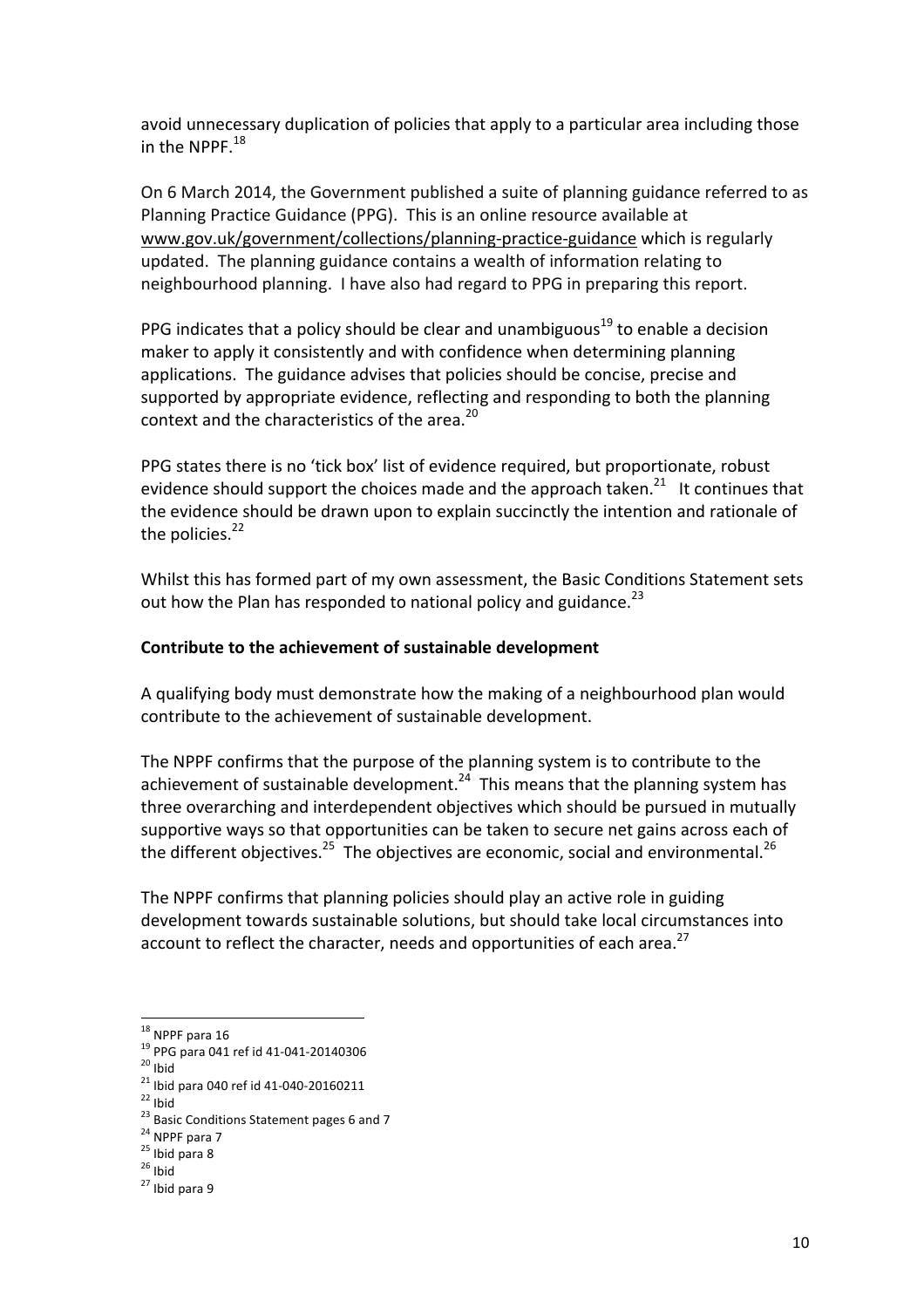Whilst this has formed part of my own assessment, the Basic Conditions Statement explains how each Plan objective and policy helps to achieve sustainable development as outlined in the NPPF.<sup>28</sup>

# General conformity with the strategic policies in the development plan

The development plan consists of the saved policies of the Babergh Local Plan Alteration No 2 (LP), adopted in June 2006, and the Babergh Core Strategy (CS) 2011 – 2031, adopted in February 2014. In addition the Minerals Core Strategy and the Waste Core Strategy produced by Suffolk County Council also form part of the development plan.

Whilst this has formed part of my own assessment, the Basic Conditions Statement contains an assessment of how each policy generally conforms to relevant LP and CS policies.<sup>29</sup> Where I have not specifically referred to a strategic policy, I have considered all strategic policy in my examination of the Plan.

# *Emerging Joint Local Plan*

BDC and Mid Suffolk District Council are working together to deliver a new Joint Local Plan (JLP) which will cover the period up to 2037. Once adopted, it will replace all other policies across the two Districts. The JLP was formally submitted to the Secretary of State for Housing, Communities and Local Government on 31 March 2021. At the time of writing, the start date of the examination hearings for the JLP is due to commence on 21 June 2021.

There is no legal requirement to examine the Plan against emerging policy. However,  $PPG<sup>30</sup>$  advises that the reasoning and evidence informing the Local Plan process may be relevant to the consideration of the basic conditions against which the Plan is tested.

Furthermore Parish Councils and local planning authorities should aim to agree the relationship between policies in the emerging neighbourhood plan, the emerging Local Plan and the adopted development plan with appropriate regard to national policy and guidance. $31$ 

The Plan has rightly been produced in parallel with the production of the emerging Local Plan. 

# **Retained European Union Obligations**

A neighbourhood plan must be compatible with retained European Union (EU) obligations. A number of retained EU obligations may be of relevance for these purposes including those obligations in respect of Strategic Environmental Assessment,

<sup>&</sup>lt;sup>28</sup> Basic Conditions Statement page 8<br><sup>29</sup> Ibid page 10 onwards<br><sup>30</sup> PPG para 009 ref id 41-009-20190509<br><sup>31</sup> Ibid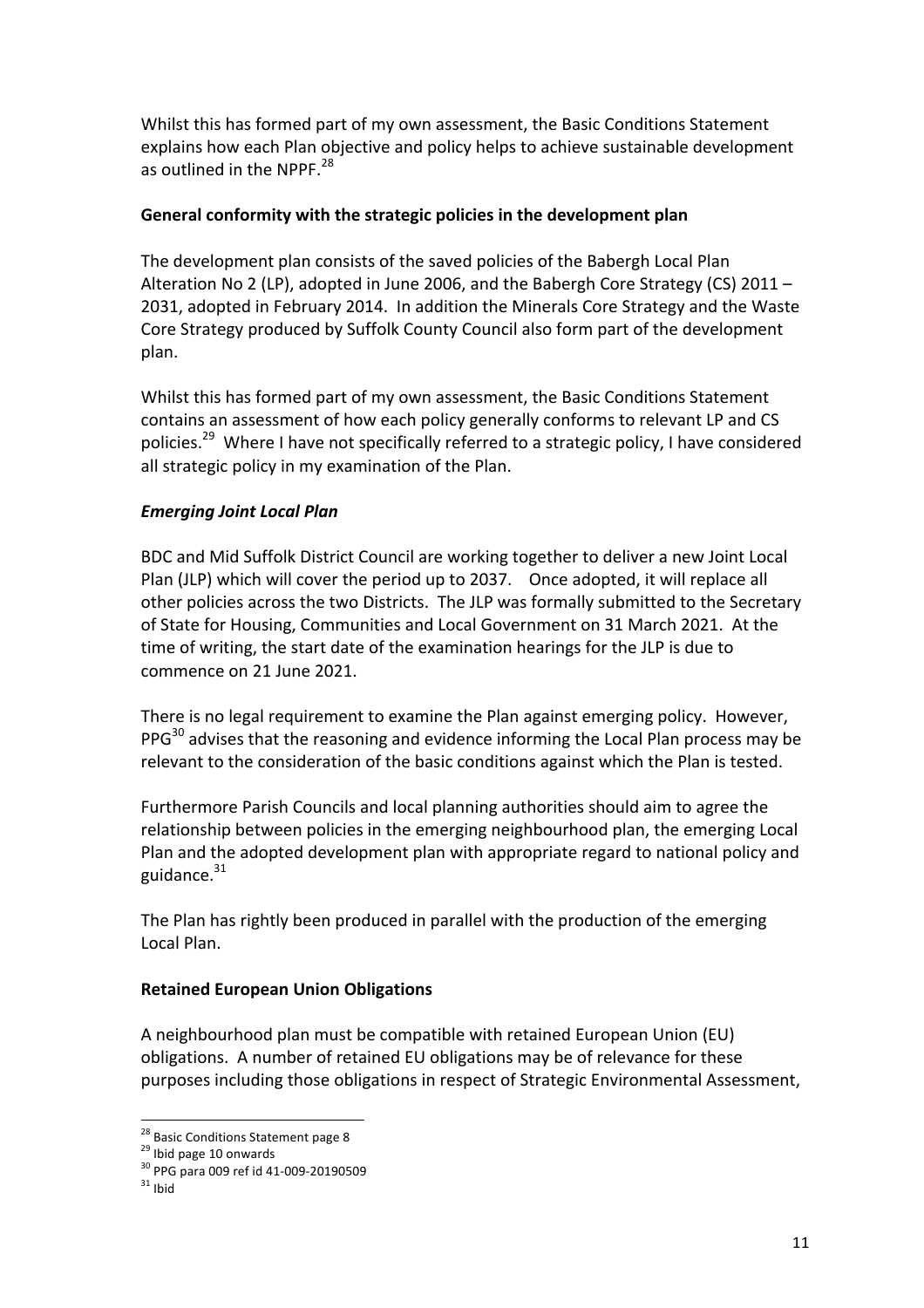Environmental Impact Assessment, Habitats, Wild Birds, Waste, Air Quality and Water matters.

With reference to Strategic Environmental Assessment (SEA) requirements, PPG<sup>32</sup> confirms that it is the responsibility of the local planning authority, in this case BDC, to ensure that all the regulations appropriate to the nature and scope of the draft neighbourhood plan have been met. It states that it is BDC who must decide whether the draft plan is compatible with relevant retained EU obligations when it takes the decision on whether the plan should proceed to referendum and when it takes the decision on whether or not to make the plan.

# *Strategic Environmental Assessment and Habitats Regulations Assessment*

The provisions of the Environmental Assessment of Plans and Programmes Regulations 2004 (the 'SEA Regulations') concerning the assessment of the effects of certain plans and programmes on the environment are relevant. The purpose of the SEA Regulations, which transposed into domestic law Directive 2001/42/EC ('SEA Directive'), are to provide a high level of protection of the environment by incorporating environmental considerations into the process of preparing plans and programmes.

The provisions of the Conservation of Habitats and Species Regulations 2017 (the 'Habitats Regulations'), which transposed into domestic law Directive 92/43/EEC (the 'Habitats Directive'), are also of relevance to this examination.

Regulation 63 of the Habitats Regulations requires a Habitats Regulations Assessment (HRA) to be undertaken to determine whether a plan is likely to have a significant effect on a European site, either alone or in combination with other plans or projects. The HRA assessment determines whether the Plan is likely to have significant effects on a European site considering the potential effects both of the Plan itself and in combination with other plans or projects. Where the potential for likely significant effects cannot be excluded, an appropriate assessment of the implications of the Plan for that European Site, in view of the Site's conservation objectives, must be carried out. 

A Screening Determination dated December 2020 has been prepared by BDC. This in turn refers to a SEA Screening Report prepared by Land Use Consultants which screened out the Plan.

Consultation with the three statutory bodies was undertaken and Natural England (NE) and Historic England (HE) agreed with the conclusions. No response was received from the Environment Agency (EA).

The Screening Determination therefore concludes that the Plan does not require a SEA.

 $32$  PPG para 031 ref id 11-031-20150209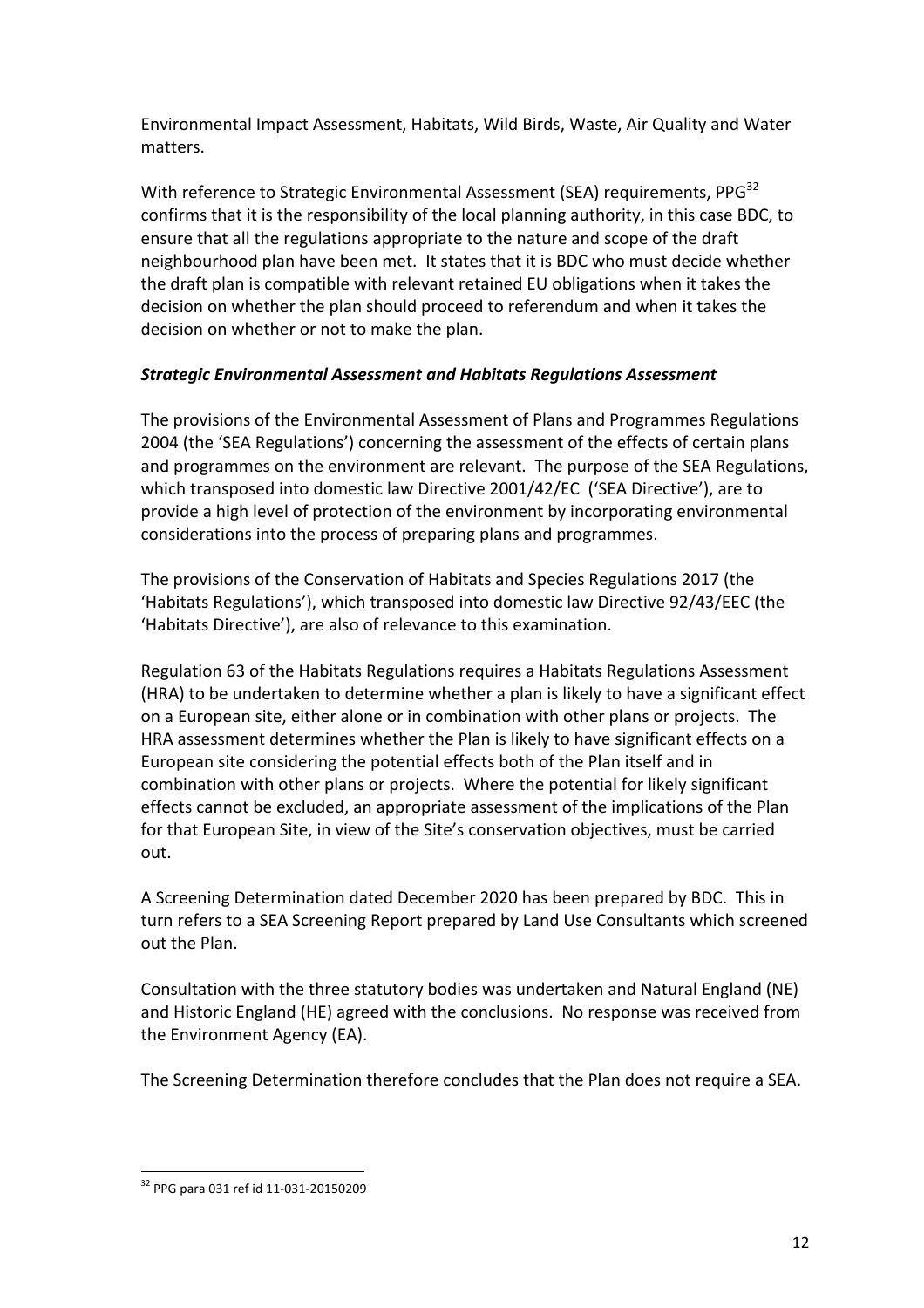I have treated the Screening Report and the Screening Determination to be the statement of reasons that the PPG advises must be prepared and submitted with the neighbourhood plan proposal and made available to the independent examiner where it is determined that the plan is unlikely to have significant environmental effects.<sup>33</sup>

Taking account of the characteristics of the Plan, the baseline information and the characteristics of the areas most likely to be affected, I consider that retained EU obligations in respect of SEA have been satisfied.

Turning now to HRA, a HRA Determination Report of December 2020 has been submitted. This refers to a HRA Screening Report prepared by Place Services. This explains that there are four habitats sites which lie within 20km of the Plan area. These are the Stour and Orwell Estuaries Special Protection Area (SPA), the Stour and Orwell Estuaries Ramsar, the Abberton Reservoir SPA and Abberton Reservoir Ramsar. The Plan area does not fall within any of the Zones of Influence for the Stour and Orwell SPA or Ramsar sites or the Impact Risk Zones for the Abberton Reservoir SPA or Ramsar sites.

The HRA Screening Report concludes that the Plan will not have any likely significant effects either alone or in combination with other plans and projects and therefore screens the Plan out from requiring an appropriate assessment. NE was consulted and agreed with the conclusions.

The HRA Screening Determination therefore concludes the Plan does not require further assessment.

On 28 December 2018, the basic condition prescribed in Regulation 32 and Schedule 2 (Habitats) of the Neighbourhood Planning (General) Regulations 2012 (as amended) was substituted by a new basic condition brought into force by the Conservation of Habitats and Species and Planning (Various Amendments) (England and Wales) Regulations 2018 which provides that the making of the plan does not breach the requirements of Chapter 8 of Part 6 of the Habitats Regulations.

Given the distance, nature and characteristics of the nearest European sites and the nature and contents of this Plan, I agree with the conclusion of the Screening Determination that an appropriate assessment is not required and accordingly consider that the prescribed basic condition is complied with, namely that the making of the Plan does not breach the requirements of Chapter 8 of Part 6 of the Habitats Regulations.

#### *Conclusion on retained EU obligations*

National guidance establishes that the ultimate responsibility for determining whether a plan meets EU obligations lies with the local planning authority.<sup>34</sup> In undertaking work on SEA and HRA, BDC has considered the compatibility of the Plan in regard to retained EU obligations and does not raise any concerns in this regard.

 $33$  PPG para 028 ref id 11-028-20150209<br> $34$  Ibid para 031 ref id 11-031-20150209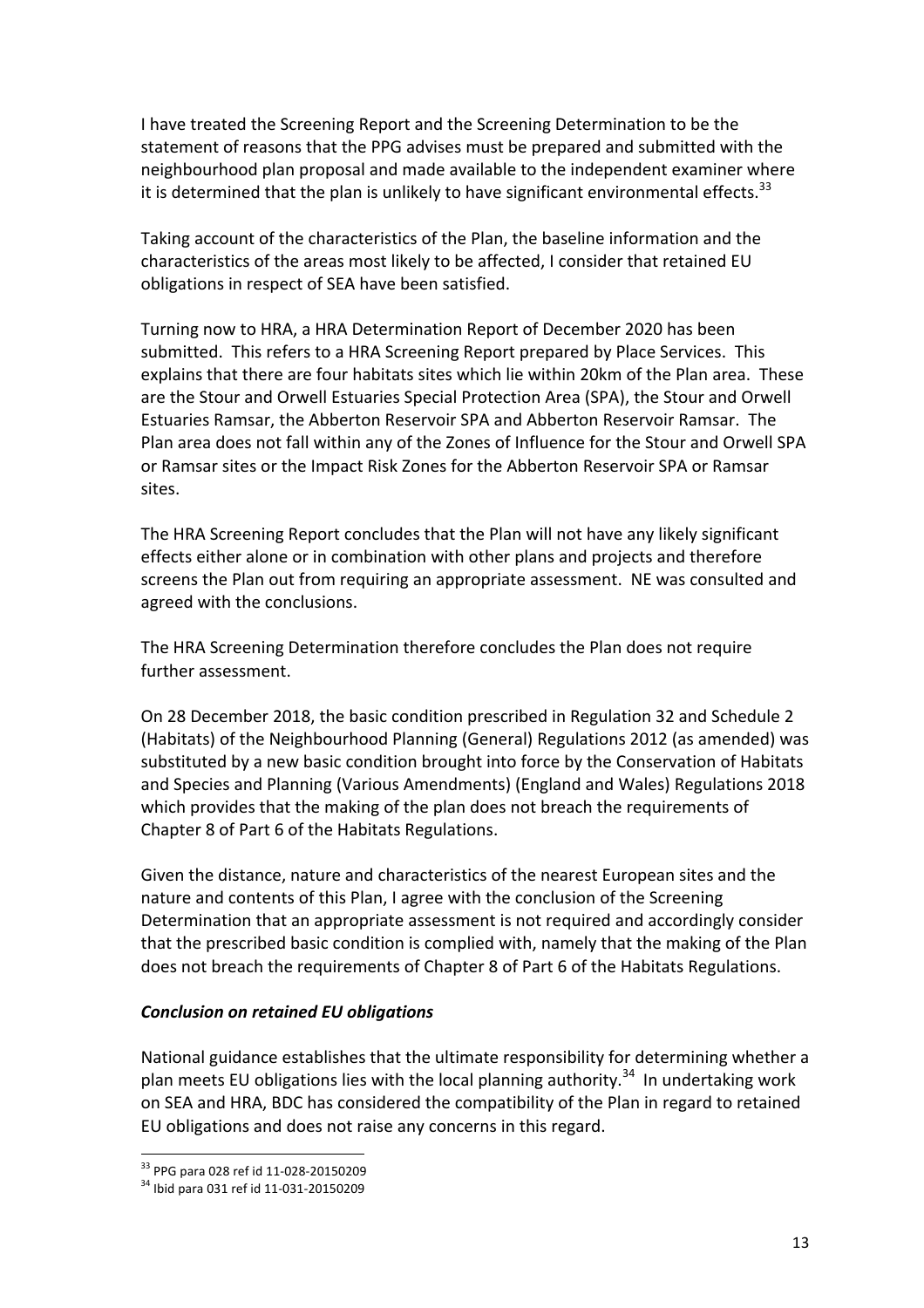#### **European Convention on Human Rights (ECHR)**

The Basic Conditions Statement contains a statement in relation to human rights.<sup>35</sup> Having regard to the Basic Conditions Statement, there is nothing in the Plan that leads me to conclude there is any breach or incompatibility with Convention rights.

# **7.0 Detailed comments on the Plan and its policies**

In this section I consider the Plan and its policies against the basic conditions. As a reminder, where modifications are recommended they appear in **bold text** and where I suggest specific changes to the wording of the policies or new wording these appear in *bold italics*.

The Plan is presented to a very high standard and contains nine policies. There is an eye catching front cover. Photographs throughout the document give it a distinctive and local flavour. The Plan begins with a foreword and a helpful contents page. There is then a list of, and links to, documents referred to during the production of the Plan.

# **1. Introduction**

This is a helpful introduction to the Plan that sets the scene very well. It sets out the background to the Plan and how it has evolved, explaining a Steering Group was established to lead its preparation. It explains the purpose and scope of the document in a clear and succinct way.

#### **2. How the Plan was Prepared**

This short section explains the process and introduces the Plan area.

#### **3. Newton in Historical Context**

This section sets out the interesting history and context of the Parish.

 $35$  Basic Conditions Statement page 15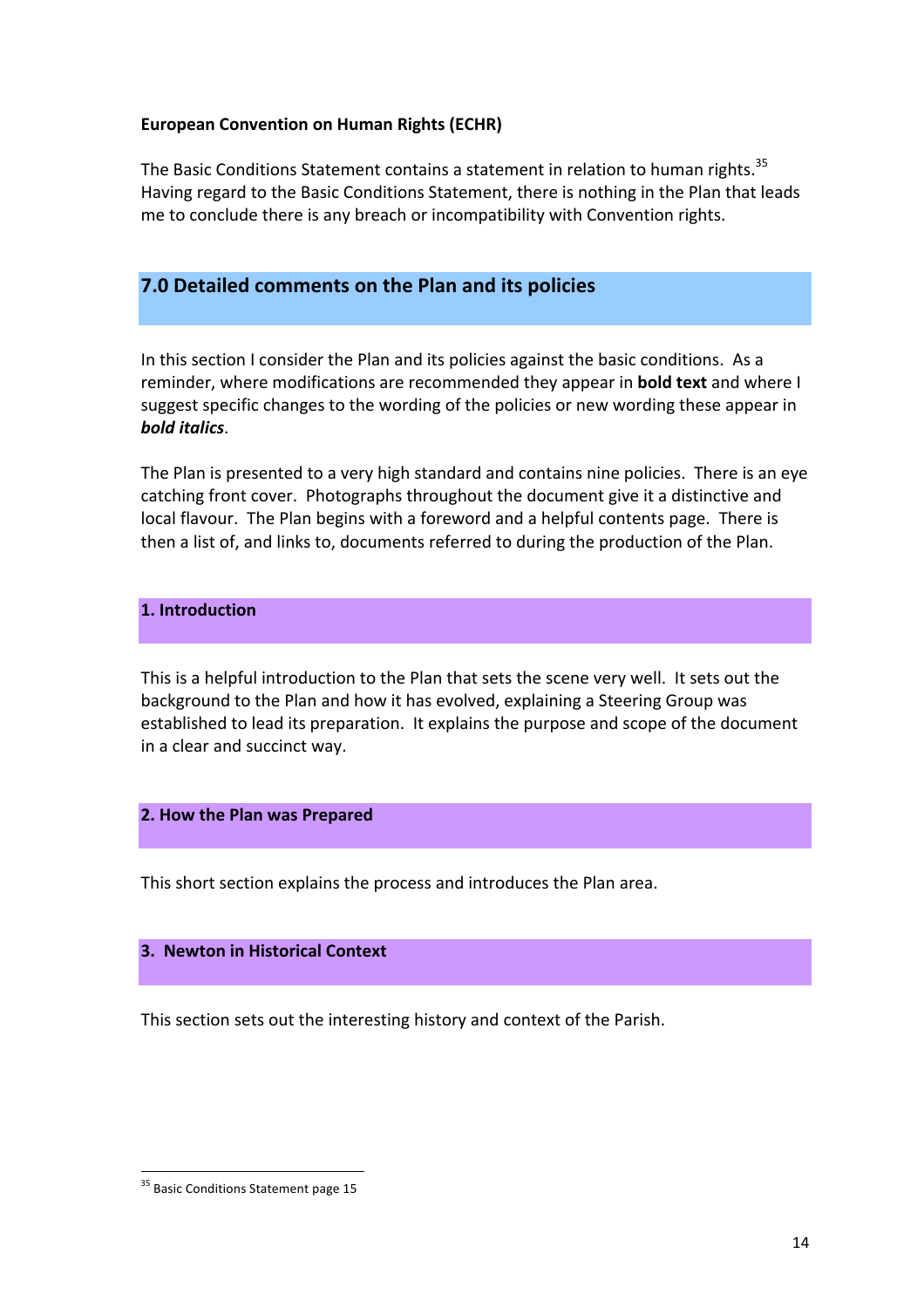#### **4. Planning Policy Context**

This section usefully explains the planning policy context for the Plan.

#### **5. Vision, Themes and Objectives**

The vision for the area is:

"In 2036 Newton will be a sustainable hinterland village and will have balanced housing growth within the historic environment and provide safe access to community assets whilst protecting wildlife habitats and open green spaces."

The vision is supported through the three themes of development and character, natural environment and sustainability and thirdly, safer environment, community assets and amenities. In turn six objectives are defined.

All the objectives are articulated well, relate to the development and use of land and will help to deliver the vision.

#### **6. Theme 1 Development and Character**

*Objective 1: Development*

#### **Policy NEWT 1: Development Strategy**

It is useful for me at this juncture to set out the planning context in relation to this policy. In the CS, Newton is identified as a 'Hinterland Village'.

In Core and Hinterland Villages, the CS states that 1,050 dwellings should be planned for. CS Policy CS2, which defines 43 Hinterland Villages, explains that this means some development to meet the needs within the Hinterland Villages will be accommodated.

All proposals are assessed against CS Policy CS11 which indicates development in Hinterland Villages is acceptable where it can be demonstrated that proposals have a close functional relationship to the existing settlement as well as meeting a number of criteria set out in the policy. The cumulative impact of development should also be taken into account.

In the countryside outside Hinterland Villages, CS Policy CS2 states that development will only be permitted in exceptional circumstances subject to a proven justifiable need.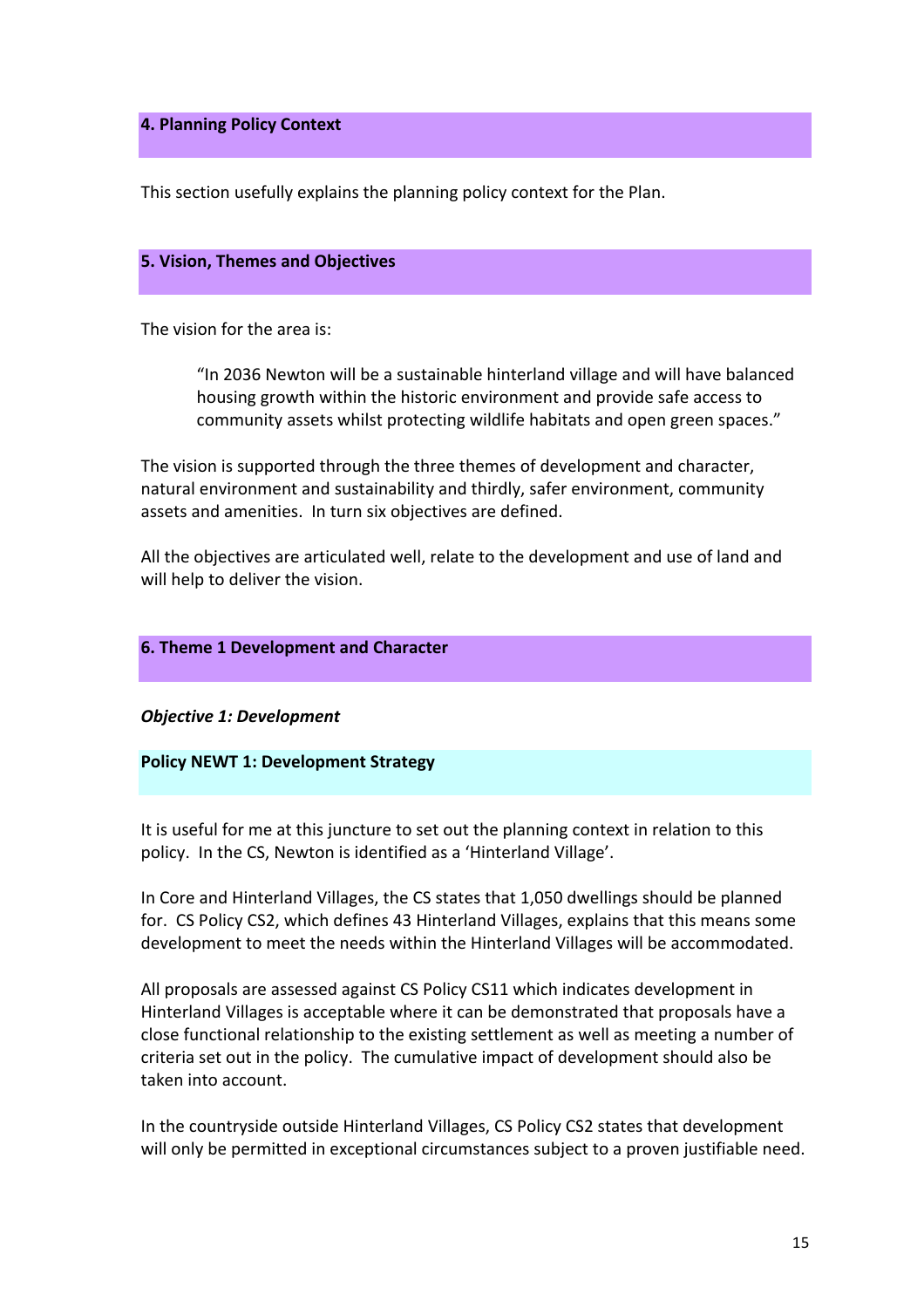Neighbourhood plans can be developed before or at the same time as a Local Plan is being produced.<sup>36</sup> I am also mindful that neighbourhood plans do not need to have policies addressing all types of development. However, where they do contain policies relevant to housing supply, then account should be taken of the latest and up to date evidence. 

With regard to housing numbers, the latest position (through the emerging JLP) is that Babergh plan to deliver a minimum of 9,611 dwellings over the plan period  $2018 -$ 2037, of which 866 (or about 9%) are expected to come forward in Hinterland Villages. The minimum housing requirement for this Plan area is 23 dwellings. The Plan explains that this minimum number has already been exceeded. I accept that this is a minimum figure which can be exceeded if, as the emerging JLP indicates, the unique characteristics and planning context of the neighbourhood plan area enable this.

Policy NEWT 1 sets out that new development should be commensurate with Newton's designation as a Hinterland Village. It focuses development on the built-up area and defines a settlement boundary. This is shown on Map 3 on page 19 of the Plan.

The proposed settlement boundary differs slightly to that proposed in the emerging JLP, but this is a matter that BDC can review to ensure consistency between plans.

I raised a query about the settlement boundary and I am informed that a further planning application (reference 18/00190/FUL) was approved on 18 June 2020. This is phase 2 of the development at Redhouse Farm. I consider that this site and any others with extant planning permissions should be included within the settlement boundary to reflect the current situation. This is to ensure that the settlement boundary accurately reflects the most up to date situation prior to the finalisation of the Plan whilst recognising it would be impossible to add every individual and piecemeal application as they are approved.

With this modification, I consider that the boundary will have been drawn logically from my own observations on site and that it will allow for sustainable development commensurate with the village's designation in the settlement hierarchy and the housing delivery numbers the Plan needs to work towards.

Outside the settlement boundary, development is only permitted where there is an identified local need for the development, it cannot be satisfactorily located within the settlement boundary and there are tangible benefits to the local community or where a proposal requires a countryside location.

The NPPF is very clear that development can take place in the countryside. For example, it encourages policies to enable the sustainable growth and expansion of businesses in rural areas and supports rural tourism and leisure development that respects the character of the countryside. $37$ 

 $36$  PPG para 009 ref id 41-009-20190509<br> $37$  NPPF para 83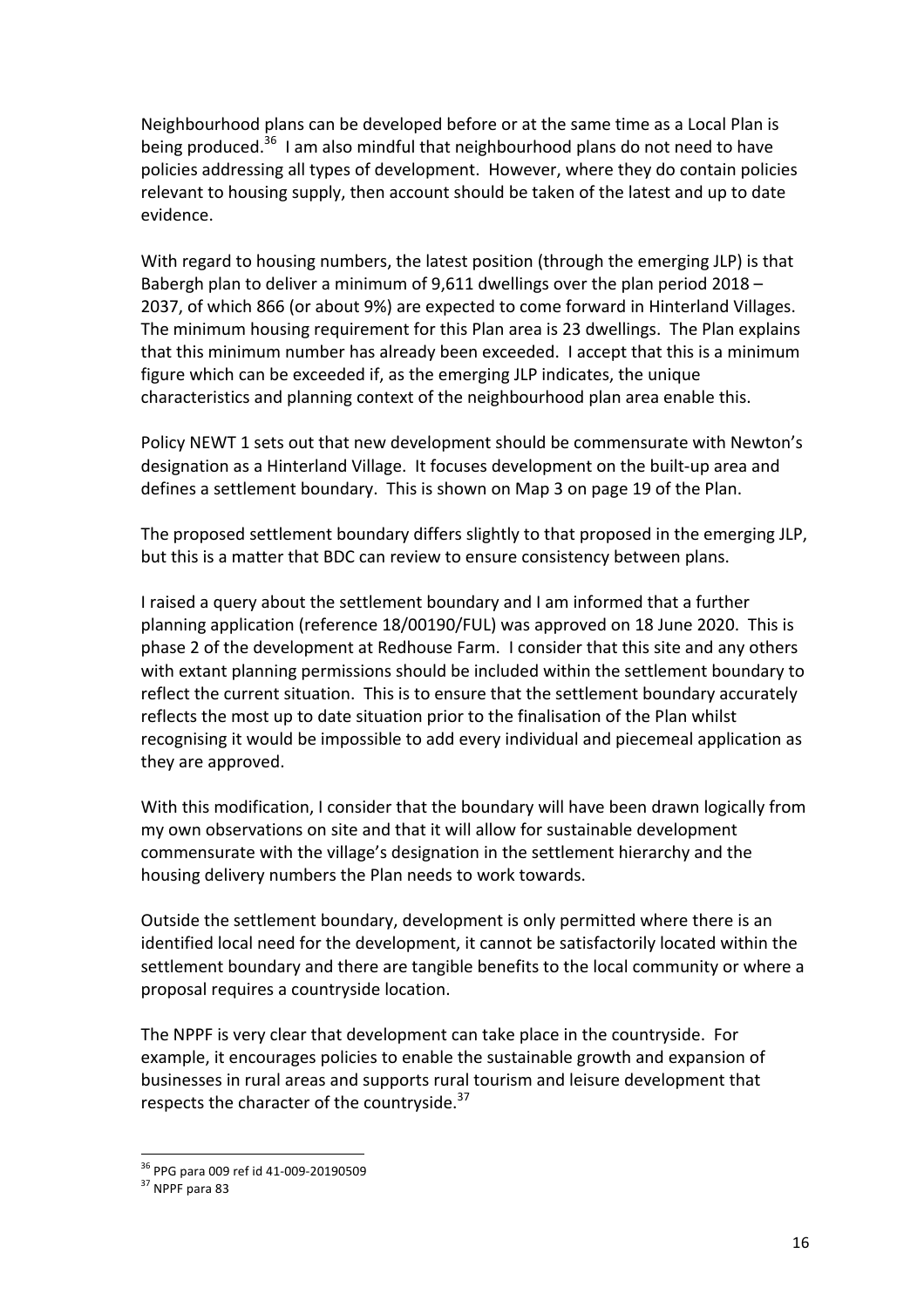Although BDC has not raised any objection to this approach, the requirement to set out a local need and to ensure it cannot be located with the settlement boundary is not reflected in the NPPF.

I therefore regard this policy approach as too restrictive in relation to the NPPF.

Whilst it is possible to move away from national policy, this requires justification. I can find no justified reason to restrict development in this way in this Plan area. Therefore a modification to the policy is made in this respect to ensure it has regard to the NPPF.

With these modifications, the policy will take account of the NPPF's objective of significantly boosting the supply of homes commensurate with the village's status in the CS and its support for a prosperous rural economy, be in general conformity with the CS and particularly CS Policies CS2, CS3, CS11 and CS15 and take account of the emerging JLP policy context and will help to achieve sustainable development.

- Amend Map 3 on page 19 of the Plan to include extant planning permissions **including Redhouse Farm**
- Change the second paragraph of the policy to read: "Proposals for development located outside the Settlement Boundary will only be permitted where they are in accordance with national, District or neighbourhood level *policies***."**

# **Policy NEWT 2: Affordable Housing on Rural Exception Sites**

The NPPF supports the provision of rural exception sites to enable local needs to be provided for.<sup>38</sup> The Plan explains that the average house price in Newton is considerably higher than the average for England. Evidence collected for the emerging JLP shows the need for affordable housing.

This policy supports affordable housing schemes on rural exception sites with an emphasis on a proven local need and local connection criteria for the affordable housing. Some market housing can be included on such sites in line with the stance of national policy. The support for affordable housing on sites which would not usually be supported for housing outside the settlement boundary is in line with national policy.

The clearly worded policy will have regard to national policy for the supply of homes in relation to the size, type and tenure of housing needed for different groups and its support for rural exception sites. It will contribute towards the achievement of sustainable development, particularly the social objective. It will be in general conformity with the CS and especially CS Policy CS20 which has a flexible approach to the location of rural exception sites and allows proposals that are adjacent or well

 $38$  NPPF para 77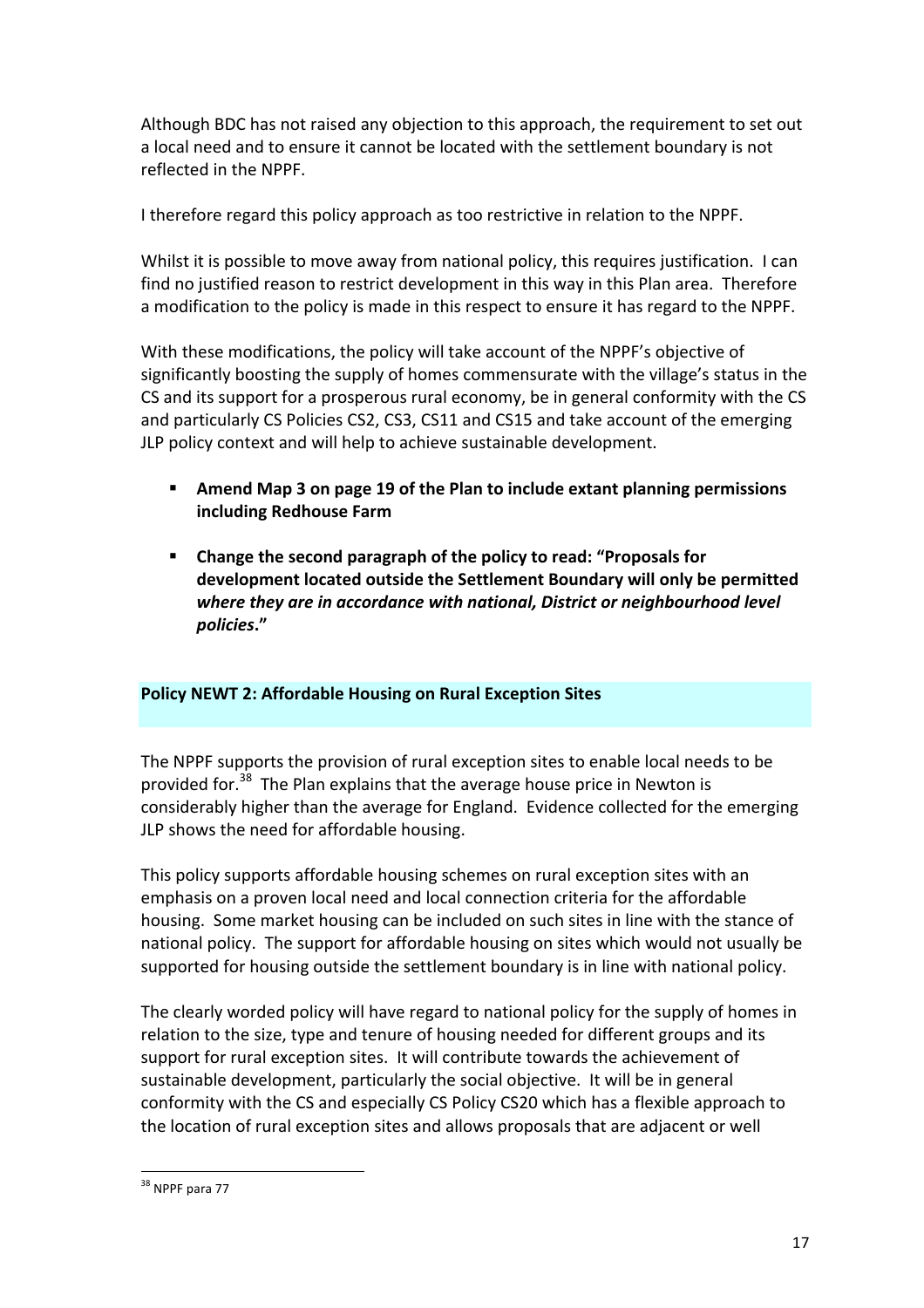related to the settlement boundaries of Hinterland Villages. It therefore meets the basic conditions and no modifications are recommended.

#### *Objective 2: Character*

#### **Policy NEWT 3: Character and Design of Development**

The NPPF states that good design is a key aspect of sustainable development, creates better places in which to live and work and helps make development acceptable to communities.39 

It continues that neighbourhood plans can play an important role in identifying the special qualities of an area and explaining how this should be reflected in development.<sup>40</sup>

It refers to design guides and codes to help provide a framework for creating distinctive places with a high and consistent quality of development.<sup>41</sup>

It continues that planning policies should ensure developments function well and add to the overall quality of the area, are visually attractive, are sympathetic to local character and history whilst not preventing change or innovation, establish or maintain a strong sense of place and optimise site potential.<sup>42</sup>

Policy NEWT 3 seeks to deliver locally distinctive development of a high quality that protects, reflects and enhances local character leading on from CS Policies CS11 and CS15 in particular. A Character Assessment has been carried out to support the policy.

The policy also resists the loss of garden space. I note that the NPPF allows for policies resisting the loss of gardens where this would cause harm to the prevailing character and setting of an area.<sup>43</sup> Given the character of the area, I consider the inclusion of the criteria to be appropriate, but recommend a modification to increase flexibility and to ensure the policy takes account of the NPPF.

With this modification, the policy will meet the basic conditions by taking account of the NPPF, being in general conformity with strategic policies and helping to achieve sustainable development.

Amend criterion 5. of the policy to read: "Development of new dwellings that involves the loss of garden space where this would cause harm to the local *area's prevailing character and setting* will not be permitted."

<sup>&</sup>lt;sup>39</sup> NPPF para 124<br><sup>40</sup> Ibid para 125<br><sup>41</sup> Ibid para 126<br><sup>42</sup> Ibid para 127<br><sup>43</sup> Ibid paras 70, 122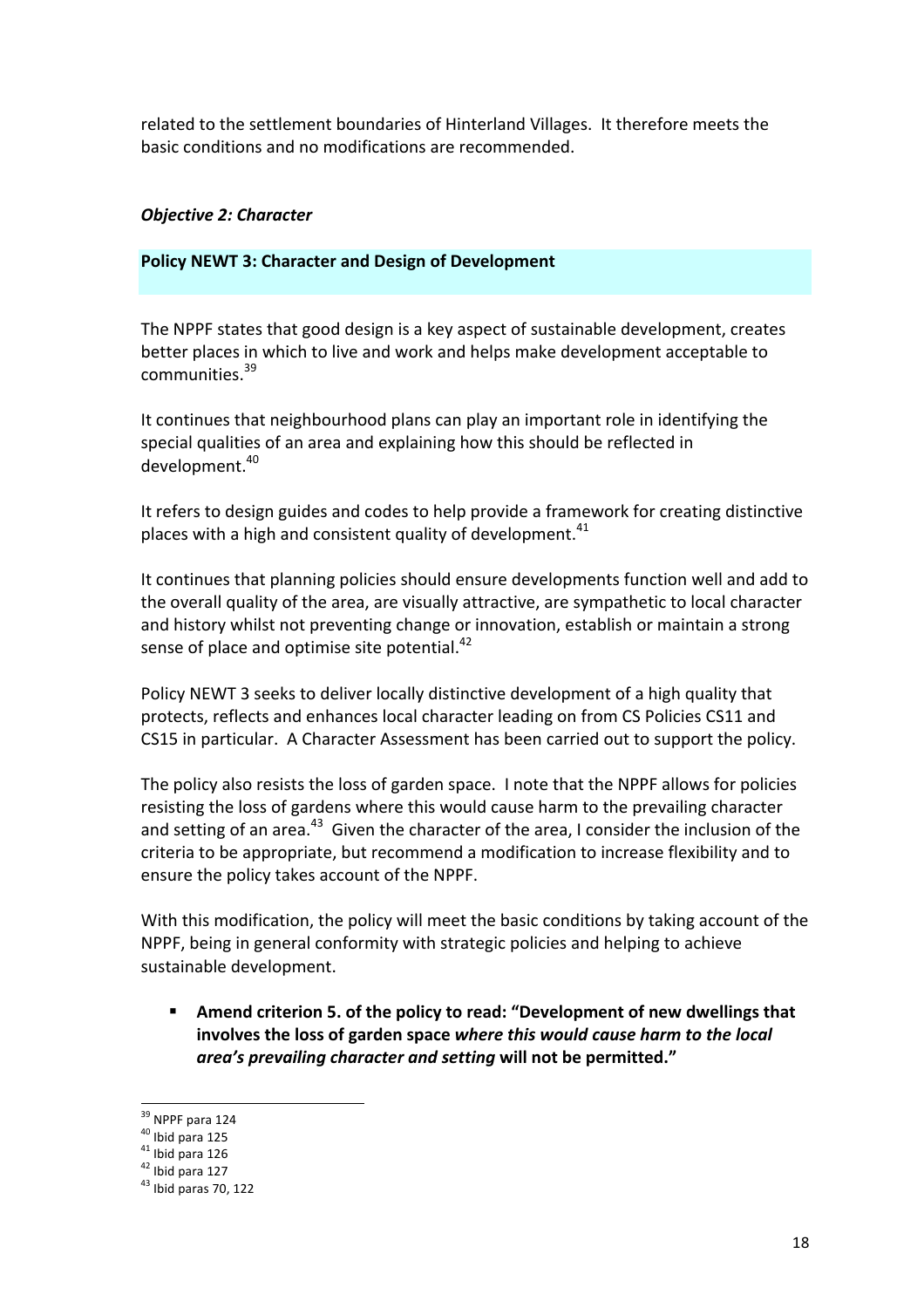**7. Theme 2 Natural Environment and Sustainability** 

#### *Objective 3: Natural Environment*

#### **Policy NEWT 4: Local Green Spaces**

Four areas of Local Green Space (LGS) are proposed. All are shown on Map 5.

The NPPF explains that LGSs are green areas of particular importance to local communities.<sup>44</sup>

The designation of LGSs should be consistent with the local planning of sustainable development and complement investment in sufficient homes, jobs and other essential services.<sup>45</sup> It is only possible to designate LGSs when a plan is prepared or updated and LGSs should be capable of enduring beyond the end of the plan period.<sup>46</sup>

The NPPF sets out three criteria for green spaces.<sup>47</sup> These are that the green space should be in reasonably close proximity to the community it serves, be demonstrably special to the local community and holds a particular local significance and be local in character and not be an extensive tract of land. Further guidance about LGSs is given in PPG.

A Local Green Space Appraisal has been undertaken. I also saw all the areas on my site visit. 

- **1.** Newton Green village playing field and play space is an open space with a play area, tennis court and football posts at the time of my visit. Village events are held here. It is conveniently located next to the Village Hall and its car park.
- **2.** Newton Green golf course is approximately 14.6 hectares in size. Whilst this is a large area, it was originally the village green and is of historic significance. It contains the war memorial. This registered village green lies at the heart of the village and is a distinctive feature which helps to combine the two parts of the village which are separated by the busy A134. Villagers also use the facility for recreation and have free access to the first nine holes of the golf course. It is used more generally for informal recreation. Two of the views of significance are across this space. In addition, there are a variety of trees, hedgerows and other features.
- **3.** Newton allotments is a secluded space accessible by public footpath in the heart of the village. It is valued for its tranquility and the opportunity for residents to meet socially whilst tending their plots.

 $\frac{44}{44}$  NPPF para 99<br> $\frac{45}{45}$  Ibid<br> $\frac{46}{47}$  Ibid para 100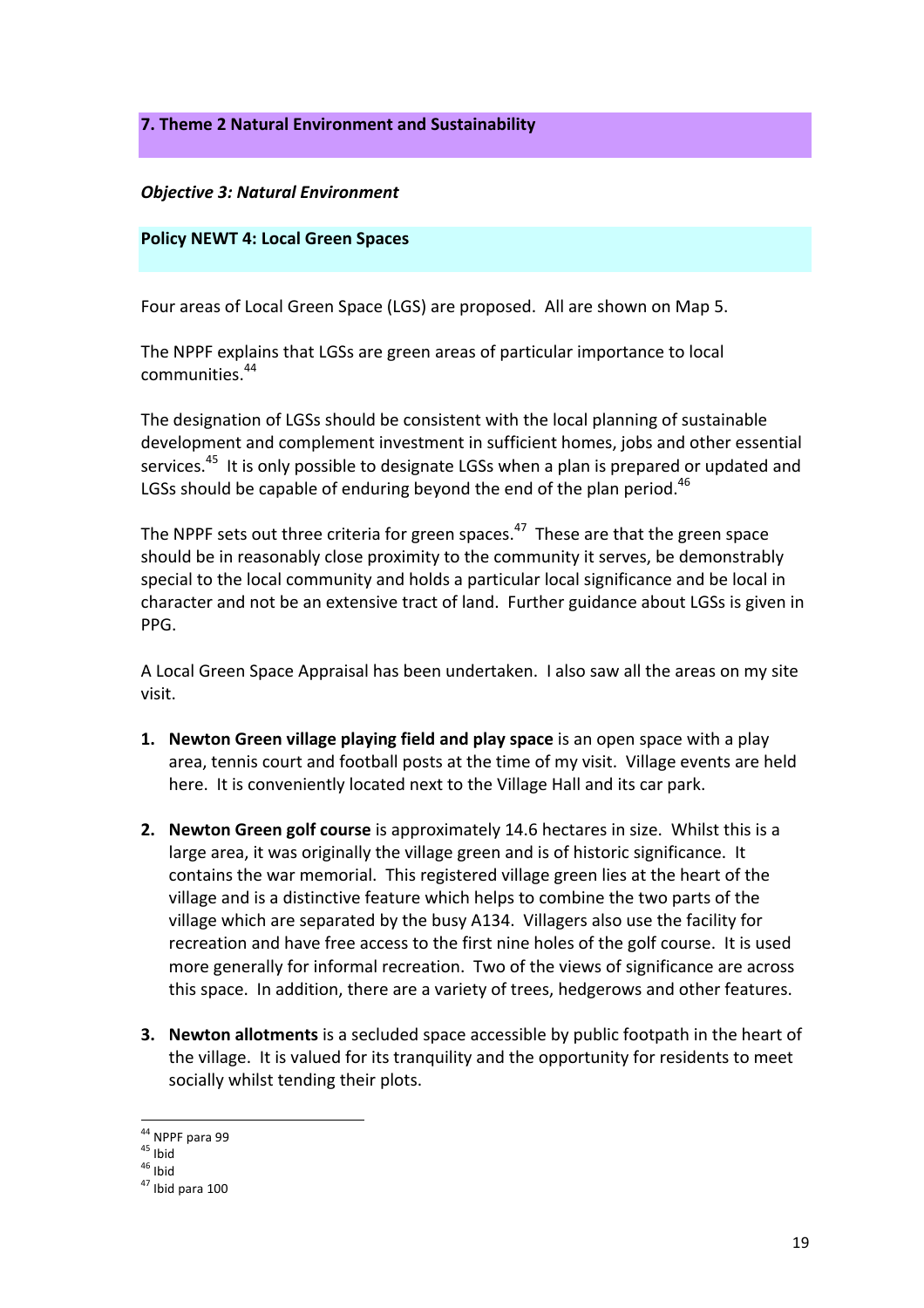**4.** All Saints Church churchyard provides an area of calm and tranquility. It is valued for its historical significance as it is a designated Commonwealth War Grave and as a managed conservation area.

In my view, all of the proposed LGSs meet the criteria in the NPPF satisfactorily. All are demonstrably important to the local community, all are capable of enduring beyond the Plan period, all meet the criteria in paragraph 100 of the NPPF and their designation is consistent with the local planning of sustainable development and investment in sufficient homes, jobs and other essential services given the housing figures for this local area and other policies in the development plan and this Plan.

Turning now to the wording of the policy, the proposed LGSs are referred to and crossreferenced to Map 5 and the Policies Map.

The next element in setting out what development might be permitted, should take account of and be consistent with the NPPF which explains the management of development in LGSs should be consistent with that in the Green Belt.<sup>48</sup> Therefore the policy needs modification to ensure that it takes account of national policy.

With this modification, the policy and its supporting text will meet the basic conditions.

**EXECO EXECOMED EXECONDED EXECOMED EXECOLE Change** the second paragraph of the policy to read: "Development in the Local Green Spaces will be consistent with national policy for Green Belts."

# **Policy NEWT 5: Protection of Local Landscape and Views**

The Plan explains there are several distinctive landscape features and environmental assets which are particularly important to the distinctive character of Newton.

The first element of the policy seeks to ensure that all development preserves and enhances the high quality landscape of the Parish. This is a high bar to set; higher than the statutory protection for Conservation Areas for example and so a modification is made to make the policy more flexible and in line with national policy and guidance.

The second element of the policy refers to notable features in the landscape such as trees and hedgerows and ponds. These features should be incorporated into the design and layout of any development. Outside the settlement boundary, development must not harm the landscape.

The final element of the policy identifies four views of significance. These are shown on Map 6 with further detail on inset maps on pages 31 and 32 of the Plan. Further information is given in the Character Assessment which supports the Plan. However, I note that the Character Assessment refers to five rather than four views which could

 $48$  NPPF para 101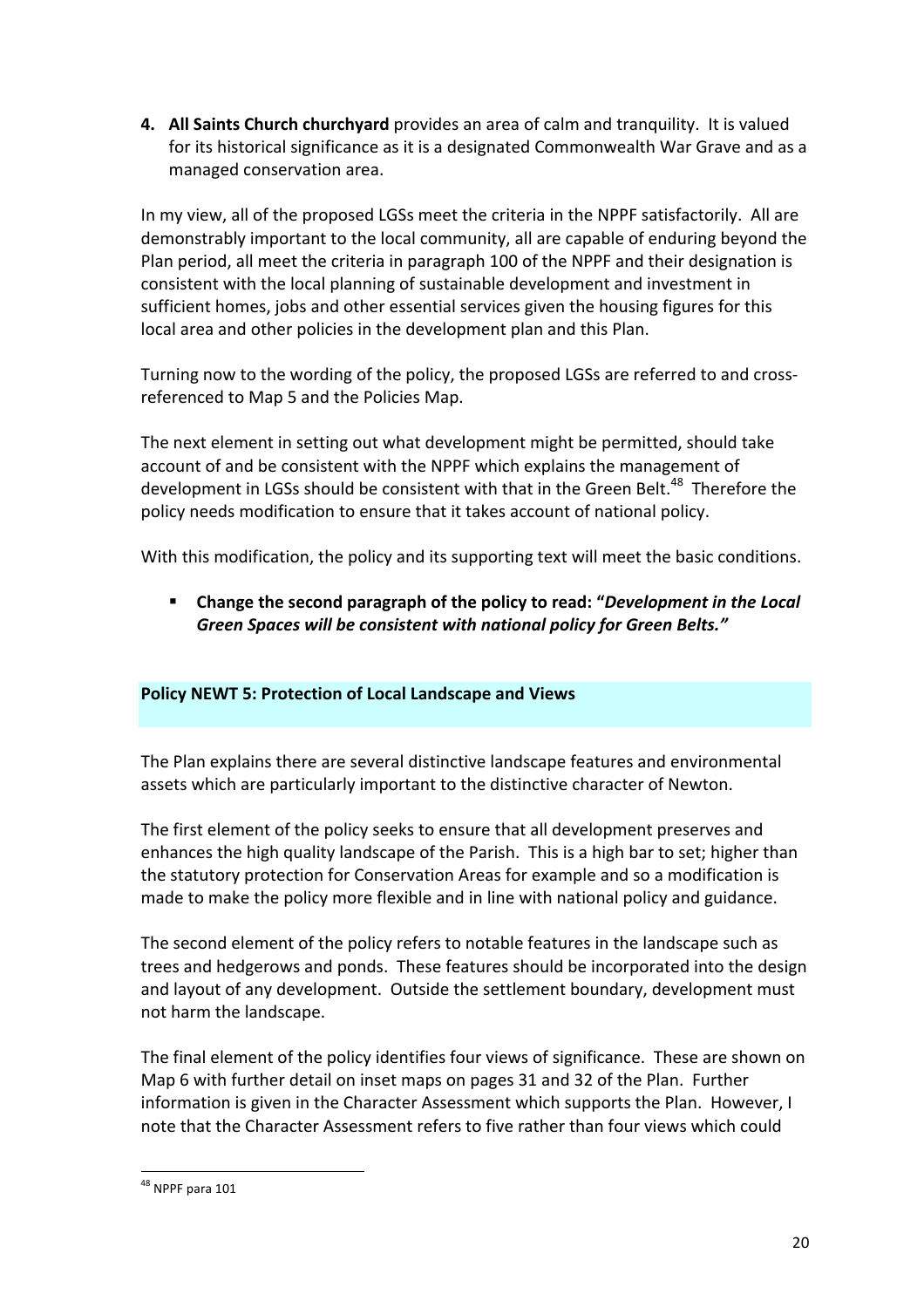lead to confusion. I suggest that the Character Assessment is updated to reflect the Plan although this is not a modification I will formally make as it relates to a supporting document.

The area is attractive countryside and I am satisfied from what I saw on my site visit, given the character and setting of the village, those selected are appropriate.

The wording of the policy does not prevent any development per se, but expects the views to be preserved. A modification is made to ensure that any new development does not have a detrimental impact on the key features of any view. I consider this to be a more appropriate and sufficiently flexible approach.

With these modifications, the policy will take account of national policy and guidance in recognising the intrinsic character and beauty of the countryside and promoting and reinforcing local distinctiveness,  $49$  will be in general conformity with, and add a local layer of detail to, strategic policies and CS Policies CS11 and CS15 in particular which recognise the need for development to respect the local context and character of the District and will help to achieve sustainable development.

- Substitute the word "or" for the word "and" in the first paragraph of the policy
- Change the wording of the first sentence in paragraph 3. of the policy to read: **"Development proposals** *should not detract from the key features of* **the**  following views of significance..." [retain remainder of paragraph as is]

#### **Objective 4: Sustainability**

#### **Policy NEWT 6: Renewable Energy**

This is a short policy which encourages renewable energy schemes subject to satisfactory impact on the landscape.

The NPPF is clear that the planning system should support the transition to a low carbon future and, amongst other things, support renewable and low carbon energy and associated infrastructure.<sup>50</sup> It encourages plans to take a proactive approach.<sup>51</sup>

This is broadly in line with the NPPF<sup>52</sup> which supports community-led schemes including those taken forward through neighbourhood planning.

<sup>&</sup>lt;sup>49</sup> NPPF paras 127, 170<br><sup>50</sup> Ibid para 148<br><sup>51</sup> Ibid paras 149, 151<br><sup>52</sup> Ibid para 152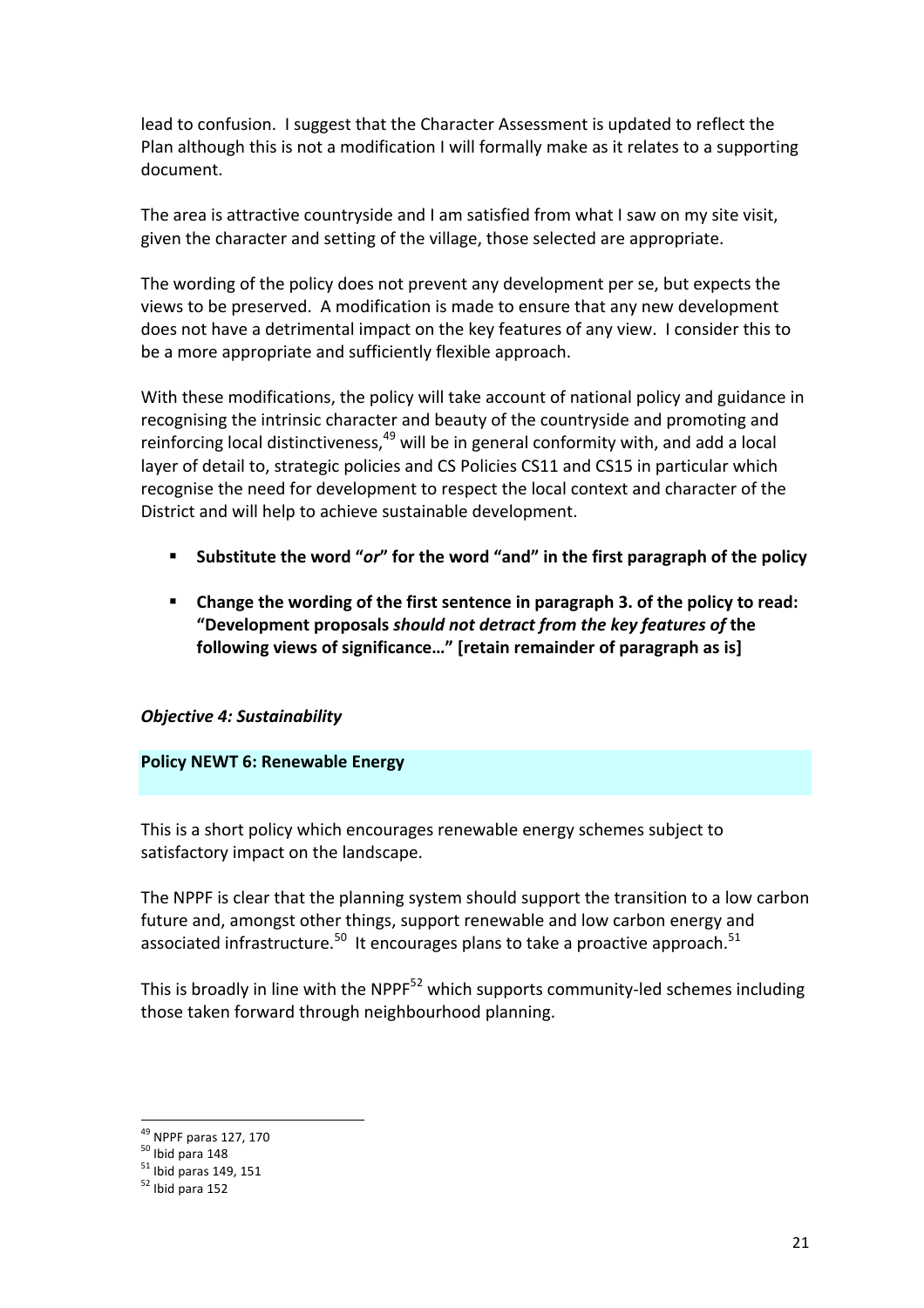A key environmental issue identified in the emerging JLP is climate change and one of the objectives for that plan is to reduce the drivers of climate change with an ambition to be carbon neutral by 2030.

The policy is therefore a local expression of the NPPF's drive to meet the challenge of climate change and can be viewed as a positive strategy.<sup>53</sup> It generally conforms to the CS and CS Policies CS11, CS13 and CS15 in particular adding detail at the local level and will help to achieve sustainable development. The policy meets the basic conditions.

However, the supporting text at paragraph 7.18 sets out further details including criteria on what might be accepted including some that do not appear in the policy itself. It reads as if it was policy. Therefore a modification is made to this paragraph in the interests of clarity.

The next paragraph then puts forward suggestions for possible sites, but these are clearly community aspirations. Again it should be clear this is the case and a modification is made to address this.

- **EXED:** Change the first sentence of paragraph 7.18 on page 34 of the Plan to read: **"Proposals for individual and community scale energy from projects including** solar photo-voltaic panels, anaerobic digestion and local biomass facilities *will* be considered taking into the account the following three issues:"
- **E** Change the last sentence of paragraph 7.19 on page 34 of the Plan to Read: "It will be necessary to engage with landowners to see if *these community aspirations* **can be taken forward."**

#### **Policy NEWT 7: Maximising Wildlife and Biodiversity**

The Plan explains that Newton has several environmental assets including the Edwardstone Woods Site of Scientific Interest (SSSI) and three County Wildlife Sites.

The NPPF requires the planning system to contribute and enhance the natural and local environment including protecting and enhancing valued landscapes.<sup>54</sup>

The NPPF $<sup>55</sup>$  is clear that planning policies should contribute to and enhance the natural</sup> and local environment including through minimising impacts on biodiversity and providing net gains.

It continues<sup>56</sup> that "if significant harm to biodiversity resulting from a development cannot be avoided (through locating on an alternative site with less harmful impacts).

<sup>&</sup>lt;sup>53</sup> NPPF paras 148, 151<br><sup>54</sup> Ibid para 170<br><sup>55</sup> Ibid para 170<br><sup>56</sup> Ibid at para 175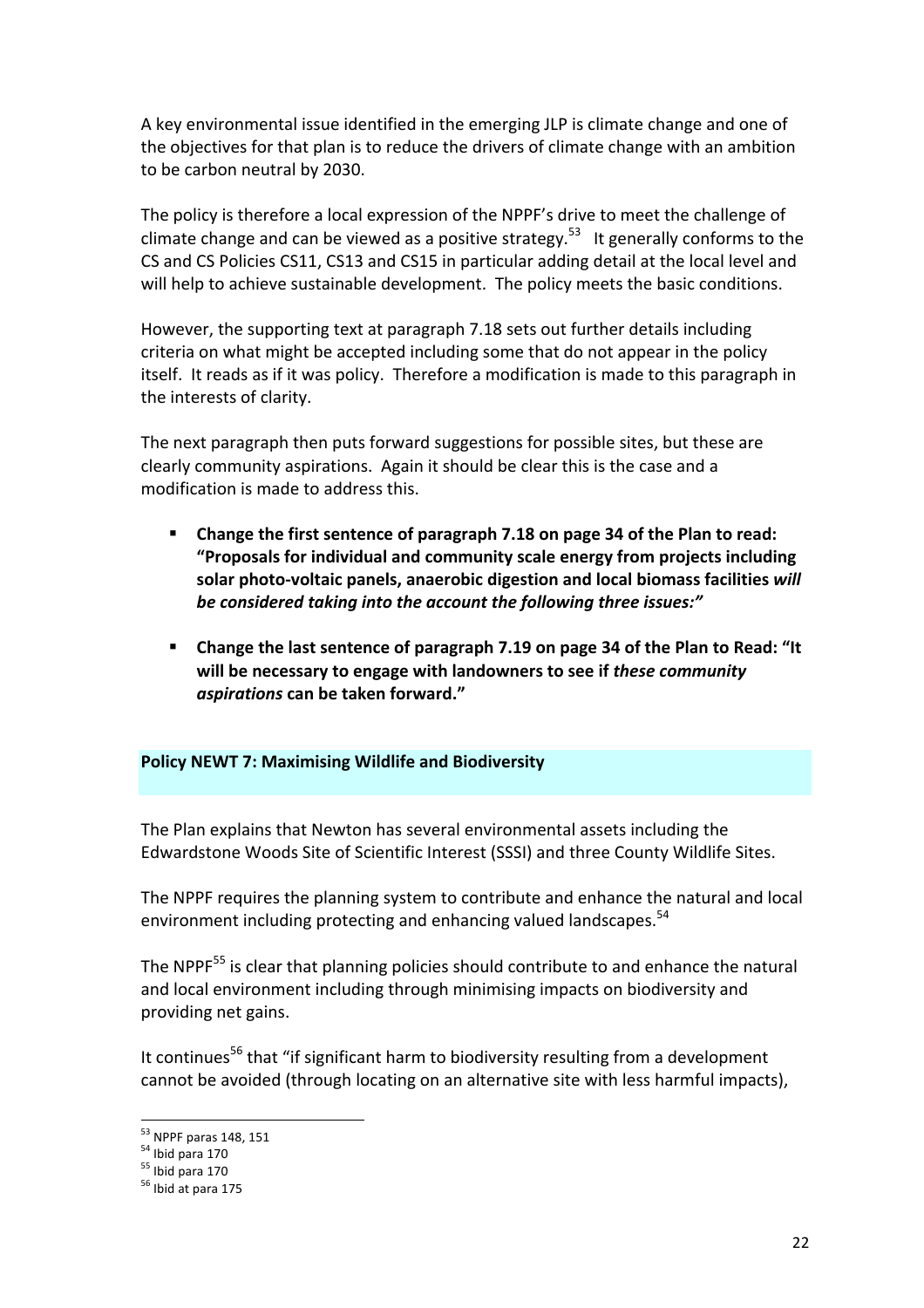adequately mitigated, or, as a last resort, compensated for, then planning permission should be refused".

This longish policy begins with a requirement for new development to provide a biodiversity net gain, protect County Wildlife Sites and the River Box. The Suffolk Wildlife Trust has suggested additions to the policy which would reflect the stance of the NPPF. A modification is therefore made.

It supports design features that encourage wildlife setting out some examples of what that might entail such as bat boxes.

It encourages the appropriate use of sustainable drainage systems (SuDs). This is in line with the NPPF which encourages new development to incorporate SuDs where appropriate.<sup>57</sup> In addition I note Anglian Water supports the references in the policy to SuDs.

There are two minor matters of duplication in the policy as I read it. I have recommended modifications to remove this duplication in the interests of clarity.

With these modifications, the policy will take account of national policy and guidance, add a local layer to, and be in general conformity with, the relevant strategic policies, in particular CS Policy CS15 which, amongst other things, seeks to protect and enhance biodiversity, and help to achieve sustainable development.

- **EXECHANGE:** Change the first sentence of paragraph 1 of the policy into two new sentences which read: "Development proposals should provide biodiversity net gain and protect *County* Wildlife Sites and the sensitive environment of the River Box in the neighbourhood area. *Proposals should promote the conservation,* restoration and enhancement of priority habitats, ecological networks and *protect and restore priority species."*
- **•** Delete the sentence that begins "Proposals that incorporate into their design..." from paragraph 1. of the policy
- Delete the second sentence that begins "Only where it is demonstrably inappropriate..." at the end of paragraph 4. of the policy

 $57$  NPPF paras 163, 165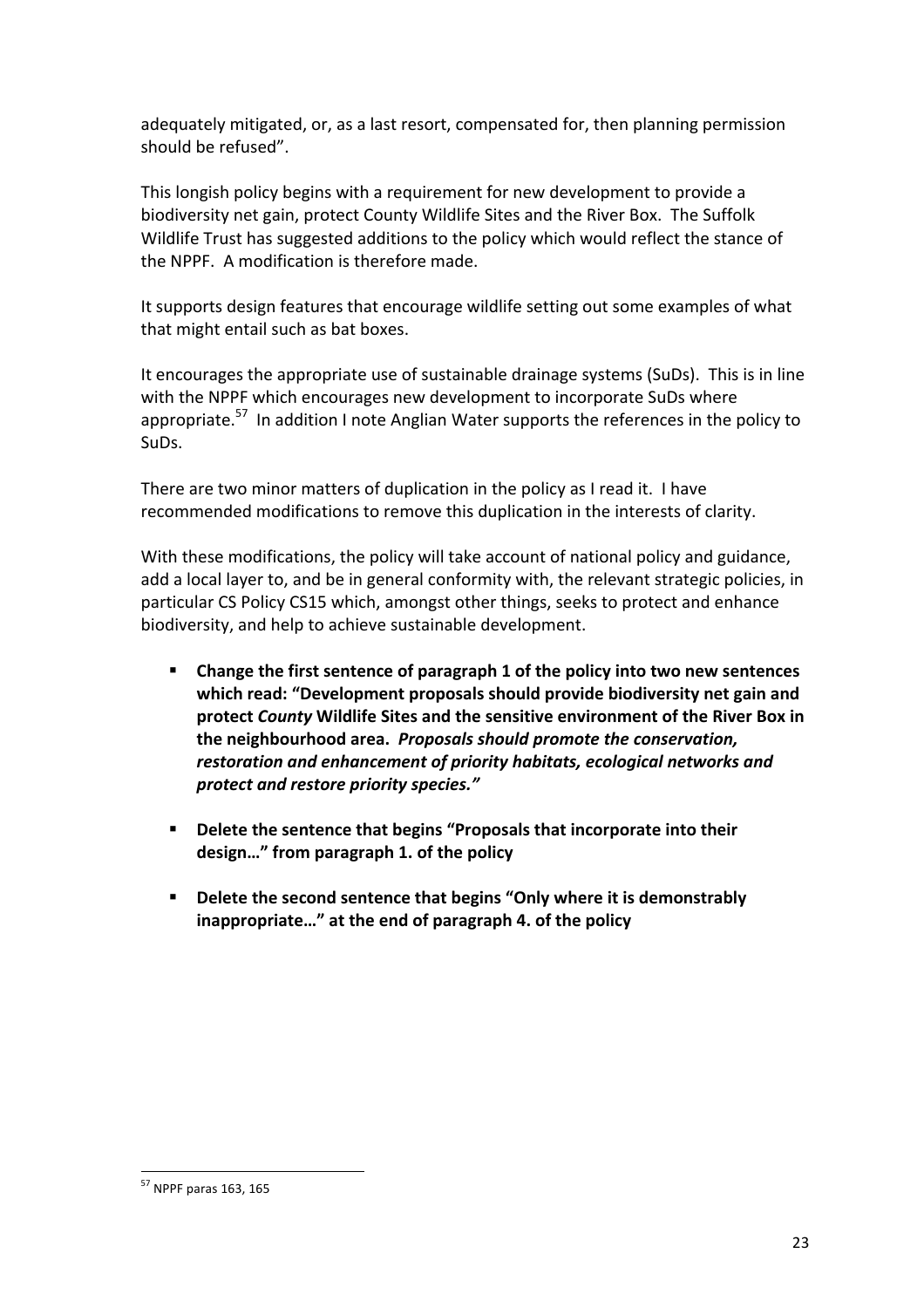#### **8. Theme 3 Safer Environment, Community Assets and Amenities**

#### *Objective 5: Safer Environment*

#### **Policy NEWT 8: Ensuring Pedestrian Safety and Encouraging Walking**

The A134 runs through the centre of Newton. There is significant local concern about the road which effectively separates the village into two. Concern stems from the volume and speed of traffic using the road, but also the safety of residents crossing the road to access local facilities.

Policy NEWT 8 encourages walking in new developments as a more sustainable form of transport through the provision of new and improved footways.

Secondly, the policy seeks the provision of safe access for vehicles, pedestrians and cyclists in new development. Parking provision should be in accordance with Suffolk County Council's parking standards.

The NPPF promotes sustainable transport and particularly encourages opportunities to promote walking, cycling and public transport to be identified.<sup>58</sup> It continues that planning policies should provide for high quality walking and cycling networks.<sup>59</sup> It also supports layouts that encourage walking and cycling as part of the drive to enable and support healthy lifestyles.<sup>60</sup>

The policy is clearly worded and takes account of the NPPF, is in general conformity with the strategic policies of the development plan and especially CS Policy CS15 and will help to achieve sustainable development. It therefore meets the basic conditions and no modifications are put forward.

#### **Objective 6: Community Assets and Amenities**

#### **Policy NEWT 9: Provision and Enhancement of Community Facilities**

To support a prosperous rural economy, the NPPF expects planning policies to enable the retention and development of accessible local services and community facilities.<sup>61</sup> It also states that policies should guard against the unnecessary loss of valued facilities and services as part of its drive to promote healthy and safe communities.  $62$ 

 $\frac{58}{58}$  NPPF para 102<br> $\frac{59}{10}$  Ibid para 104<br> $\frac{60}{10}$  Ibid para 91<br> $\frac{61}{2}$  Ibid para 83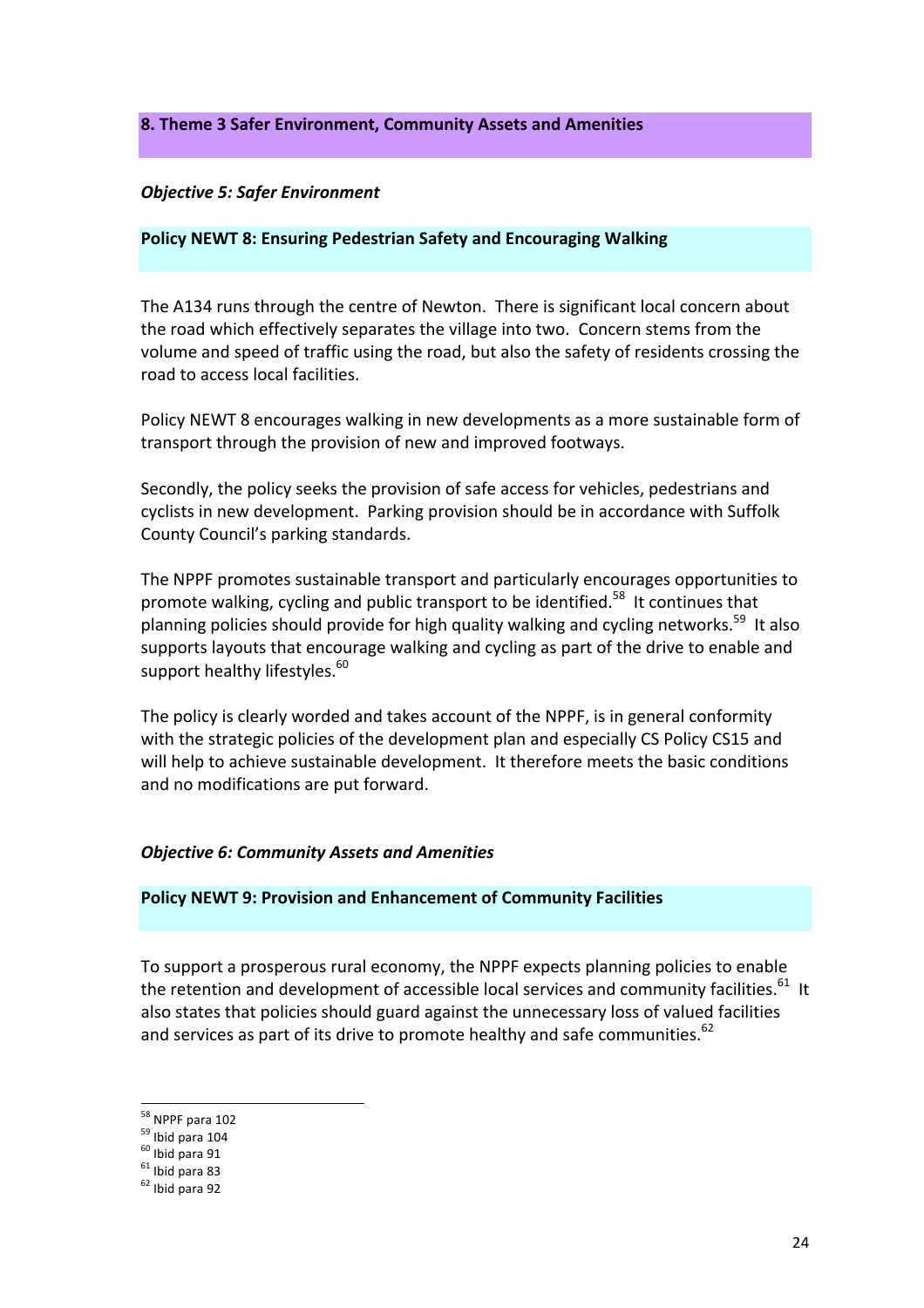The NPPF cites open space and sports venues as part of the local services and community facilities which planning policies should retain and enable.<sup>63</sup> In addition, the NPPF recognises that planning policies should help to achieve healthy, inclusive and safe places which enable and support healthy lifestyles.<sup>64</sup> It also encourages policies to provide recreational facilities and to guard against their unnecessary loss.<sup>65</sup>

This policy supports the provision and improvement of community facilities and services that contribute to the quality of life and promote the sustainability of the village. Particular support is given to the development of a community shop and café.

The second element of the policy supports the flexible use or expansion of existing buildings for community use is supported subject to good design and impact on the landscape.

Policy NEWT 9 takes account of national policy and guidance, is in general conformity with strategic policies particularly CS Policies CS11 which seeks to support local services and safeguards facilities and services and CS15 which seeks the retention, protection or enhancement of local services and facilities. It will help to achieve sustainable development. As a result it meets the basic conditions and it is not necessary to recommend any modification to it.

#### **Policies Maps**

The maps are clearly presented.

#### **9. Non-policy Actions**

This section contains a clearly identifiable and separate table of non-policy actions.

#### **Acknowledgements**

The Plan ends with an acknowledgements page.

 $<sup>63</sup>$  NPPF para 92<br> $<sup>64</sup>$  Ibid para 91<br> $<sup>65</sup>$  Ibid para 92</sup></sup></sup>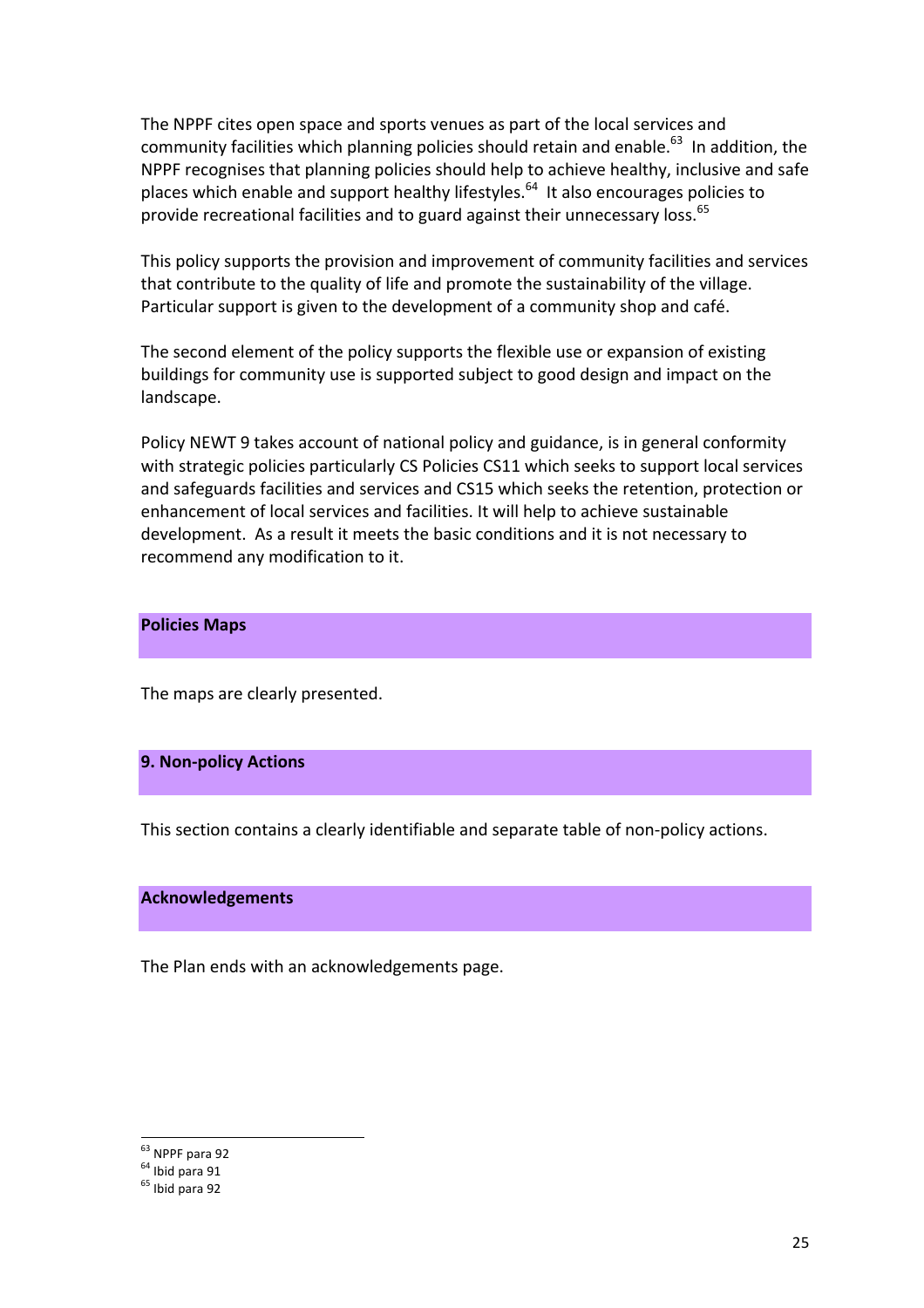# **8.0 Conclusions and recommendations**

I am satisfied that the Newton Neighbourhood Development Plan, subject to the modifications I have recommended, meets the basic conditions and the other statutory requirements outlined earlier in this report.

I am therefore pleased to recommend to Babergh District Council that, subject to the modifications proposed in this report, the Newton Neighbourhood Development Plan can proceed to a referendum.

Following on from that, I am required to consider whether the referendum area should be extended beyond the Neighbourhood Plan area. I see no reason to alter or extend the Plan area for the purpose of holding a referendum and no representations have been made that would lead me to reach a different conclusion.

I therefore consider that the Newton Neighbourhood Development Plan should proceed to a referendum based on the Newton Neighbourhood Plan area as approved by Babergh District Council on 23 March 2018.

*Ann Skippers* MRTPI Ann Skippers Planning 23 June 2021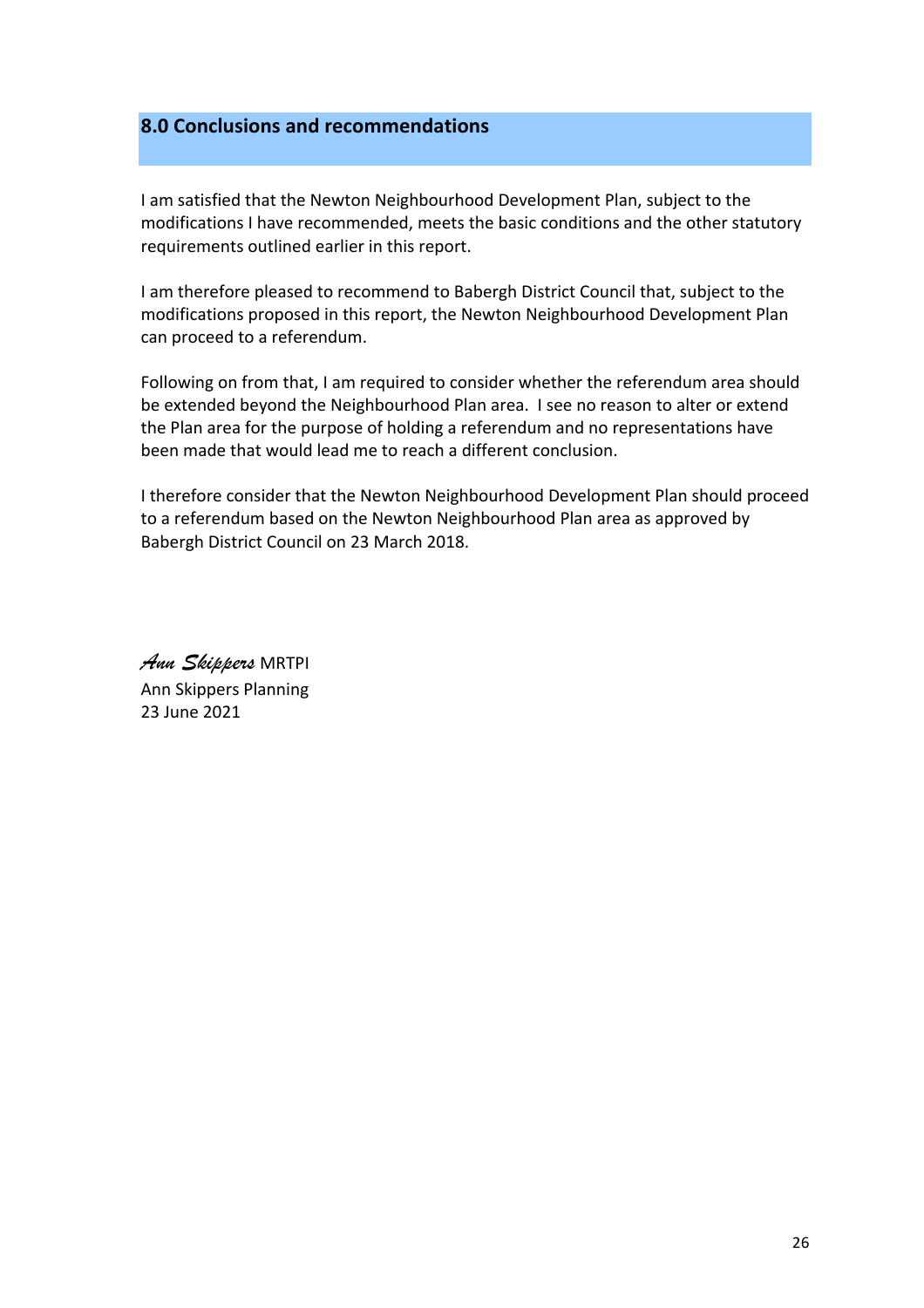# Appendix 1 List of key documents specific to this examination

Newton Neighbourhood Plan 2018 - 2036 Submission Stage (Regulation 16) Consultation December 2020

Basic Conditions Statement November 2020

Consultation Statement December 2020

Strategic Environmental Assessment Screening Determination December 2020 (BDC)

Strategic Environmental Assessment Screening Opinion Final Report October 2020 (Land Use Consultants)

Habitats Regulations Assessment Screening Determination December 2020 (BDC)

Habitats Regulations Assessment Screening Report November 2020 (Place Services)

Supporting Document (SD) Appendix 1a Housing and Historic Environment Data Analysis

SD Appendix 1b The Natural Environment and Sustainability Data Analysis

SD Appendix 1c Amenities Survey Data Analysis

SD Appendix 1d Local Business Survey Data Analysis

SD Appendix 2 Newton Character Assessment

SD Appendix 3 Local Green Spaces Justification 2019

SD Appendix 4 History of Newton

Babergh Local Plan Alteration No. 2 adopted June 2006

Babergh Local Plan 2011 - 2031 Core Strategy & Policies adopted February 2014

Rural Development & Core Strategy Policy CS11 Supplementary Planning Document adopted 8 August 2014

Affordable Housing Supplementary Planning Document adopted February 2014

Babergh and Mid Suffolk Joint Local Plan Pre-Submission (Reg 19) Document November 2020

#### **List ends**